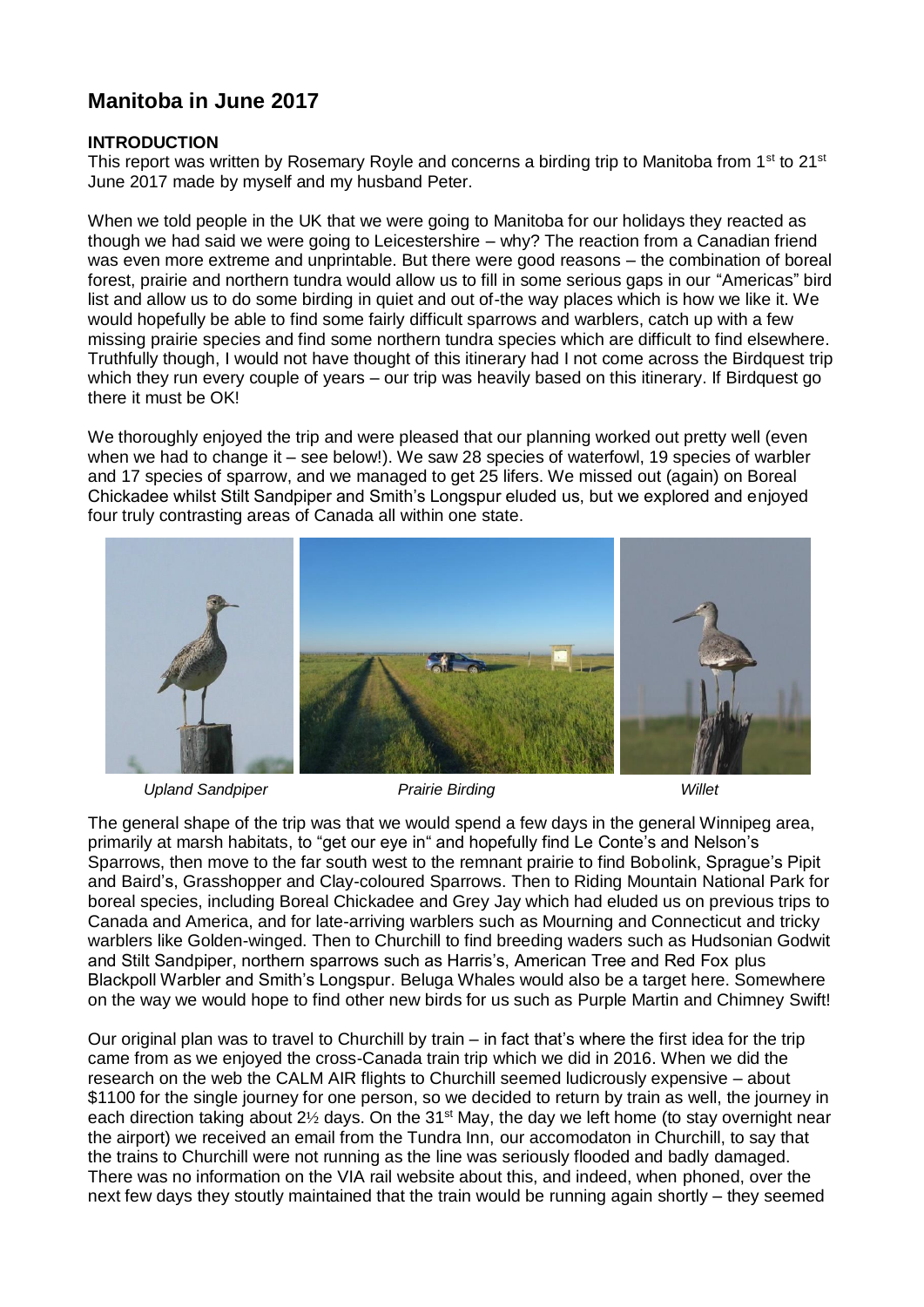to be in denial!. It was not until the  $9<sup>th</sup>$  June, when Omnitrax (who run the rail track) made a statement about the line being closed for the foreseeable future, that VIA Rail put a message on their website to that effect. We spent a few hours in the morning when we arrived in Winnipeg rearranging our holiday – our hotel was only 200 yards from the car hire desks and the CALM air desks so it was all very efficient. We finished up flying to Churchill on the day we would have boarded the train, spending the same time in Churchill as on the original plan, then flying back – this gave us an extra 3 days at the end of the trip which I could see might be very useful for targeting birds missed elsewhere! The extraordinary thing about this new itinerary was that the flights only cost us \$1400 for two people return!! (less than a third of what we were expecting).

The date for the trip was determined by the time of the year we wanted to be in Churchill. Things change fast at this time of year, but of course can be very variable from year to year. For migrants and rare vagrants late-May is best but we were really after breeding birds for which the first half or middle of June is good. The bugs can be bad from mid-June onwards. We finished up being in Churchill two days ahead of our original plan which on balance was probably a good thing as we picked up a few migrants on our first day which we wouldn't have seen otherwise. On the other hand it reduced our chances of Smith's Longspur!

Here is the actual itinerary:

| 31-May     | Wed          | Drive to Heathrow                        | Holiday Inn J4                      |
|------------|--------------|------------------------------------------|-------------------------------------|
| $01$ -Jun  | <b>Thurs</b> | Fly Air Canada                           |                                     |
|            |              | London/Toronto/Winnipeg                  | Sheraton 4 Points, Winnipeg Airport |
| 02-Jun     | Fri          | Pick up car/drive to Oak Hammock         |                                     |
|            |              | Marsh                                    | Westgate Motel, Portage le Prairie  |
| $03$ -Jun  | Sat          | Delta Marsh am/drive Melita pm           | Western All Star Melita             |
| 04-Jun     | Sun          | <b>Birding Melita</b>                    | Western All Star Melita             |
| 05-Jun     | Mon          | <b>Birding Melita</b>                    | Western All Star Melita             |
| 06-Jun     | Tue          | Bird Melita am/drive to Riding Mountain  |                                     |
|            |              | via Brandon and Potholes                 | <b>Elkhorn Resort</b>               |
| 07-Jun     | Wed          | <b>Birding Riding Mountain</b>           | <b>Elkhorn Resort</b>               |
| 08-Jun     | Thu          | <b>Birding Riding Mountain</b>           | <b>Elkhorn Resort</b>               |
| 09-Jun     | Fri          | <b>Birding Riding Mountain</b>           | <b>Elkhorn Resort</b>               |
| $10 - Jun$ | Sat          | Riding Mountain then drive to Winnipeg,  |                                     |
|            |              | via Assiniboine Spillway and La Barriere |                                     |
|            |              | Park                                     | Sheraton 4 Points, Winnipeg Airport |
| $11$ -Jun  | Sun          | Fly to Churchill (arrive 9.30 am)        | Tundra Lodge                        |
| 12-Jun     | Mon          | At Churchill                             | <b>Tundra Lodge</b>                 |
| 13-Jun     | Tue          | At Churchill                             | <b>Tundra Lodge</b>                 |
| 14-Jun     | Wed          | At Churchill                             | Tundra Lodge                        |
| 15-Jun     | Thu          | At Churchill, fly to Winnipeg 21.10      | Sheraton 4 Points, Winnipeg Airport |
| 16-Jun     | Fri          | Pick up car/La Barriere Park then Ste.   |                                     |
|            |              | Genevieve area                           | <b>Inverness Falls Resort</b>       |
| $17$ -Jun  | Sat          | <b>Whiteshell Provincial Park</b>        | <b>Inverness Falls Resort</b>       |
| 18-Jun     | Sun          | <b>Whiteshell Provincial Park</b>        | <b>Inverness Falls Resort</b>       |
| 19-Jun     | Mon          | Arrive Winnipeg late afternoon           | Sheraton 4 Points, Winnipeg Airport |
| 20-Jun     | <b>Tues</b>  | Fly Winnipeg/Toronto/ London             |                                     |
| $21$ -Jun  | Wed          | Arrive London 0630/ Drive Home           |                                     |

## **RESOURCES**

These were initially hard to locate, but there were several invaluable books which we just couldn't have done without, even though some of them are rather ancient: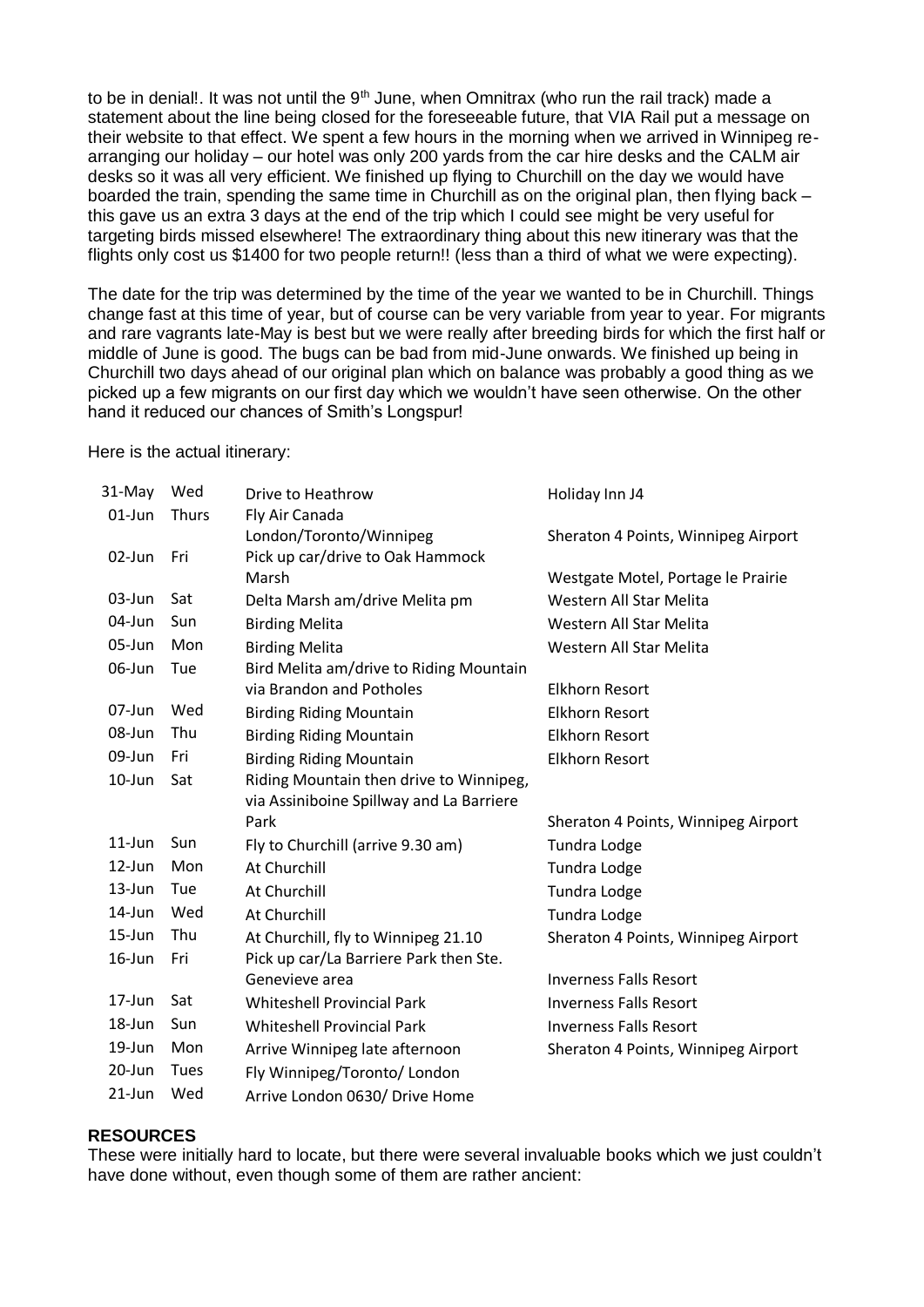**Finding Birds in Southern Manitoba 2006** published by the Manitoba Naturalists Society. My previous web searches for a book such as this had revealed only the even older "Birder's Guide to Southeastern Manitoba" which I managed to buy second-hand. However, only a few weeks before the trip I found this book and ordered it from the Nature Manitoba website – it was only \$10 plus \$10 postage and was absolutely invaluable. I think it may have been reprinted as we saw shiny new copies in several wildlife centre shops e.g. Oak Hammock <http://www.naturemanitoba.ca/books-insects-animals>

**A Birders Guide to Churchill 1994** by Bonnie Chartier. This is a very old book but much of it is still relevant. It can only be bought second-hand. It contains vital advice on the climate and the progress of the seasons, and has detailed tables covering which birds can be seen when. (However, ignore all references to Ross's Gull – the book was written during the time when birders were flocking to Churchill to see the breeding Ross's Gull)

**Manitoba Grasslands Birding Trail** a PDF which can be downloaded from the government initiative "Watchable Wildlife" website:<http://www.gov.mb.ca/watchablewildlife/birding/index.html>

**North American Bird Guide, Sibley, app** (we used it on Android) Very good for use in the field, especially for checking calls. The book is too big and heavy for field use.

**National Geographic Field Guide to the Birds of North America** – we used this in the field together with the Sibley app.

For a general map we used the **"ITMB International Travel Maps"** Manitoba which was fine for driving. We also bought the **BRMB Adventure Backroad Mapbook** for Manitoba which we didn't use much as the navigation in the southwest was easier than we expected (virtually all the road junctions, even the very minor "mile roads", had signs with the road names e.g. 7N/166W). We also had GPS on our phone and a mapping app (**ViewRanger)** both of which were comforting.

Yahoo Group **Birds and Birding in Manitoba** was useful to follow before setting off.

**Electronic Aids –** everywhere we stayed, apart from Whiteshell, had free wifi so we used the phone in wifi mode to get the weather forecast and to use email for vital changes to bookings and confirmations. (Peter also used it to follow the UK election and the French Open Tennis). We also hired a SatNav with our car and used it for all in-town navigation. We had set up roaming on our phone but never needed to use it; we used hotel phones for all administrative phone calls. It was useful to have it available in case of emergencies.

## **CAR HIRE**

We hired a Nissan Roque from Alamo for the parts of the trip in southern Manitoba. It was ideal – AWD and reasonably high clearance, also very comfortable without being too huge. There were several times when we needed the high clearance - along grassy prairie trails for example. Generally driving was easy – the main roads outside the cities were very quiet. SatNav seemed reliable in Winnipeg though it had no idea about the numerous small "mile" roads which we travelled on in the south west.

In Churchill we hired a 4WD SUV from Tamarack Rentals (the only rental company) - it turned out to be an ancient Nissan Rogue, (the old model – much smaller), with several troubling noises and absolutely no mod cons. The ground clearance would have been better in a pickup and in retrospect we should have chosen one of those. Note that Tamarack Rentals had a map showing where you could and couldn't go – some of the prohibitions were reasonable - the southern part of Goose Creek Road was completely closed due to washouts when we arrived, but in fact they were fixed quickly so we assumed the road would now be OK. Others were more problematic – Twin Lakes Road was prohibited but other birders we met in hire cars went down there and after some consideration, so did we. The road was fine, and the birding excellent! Other tracks were not even on the map, with or without crosses, so we felt happy exploring these! (If you are reading this in Churchill, don't tell Rose!)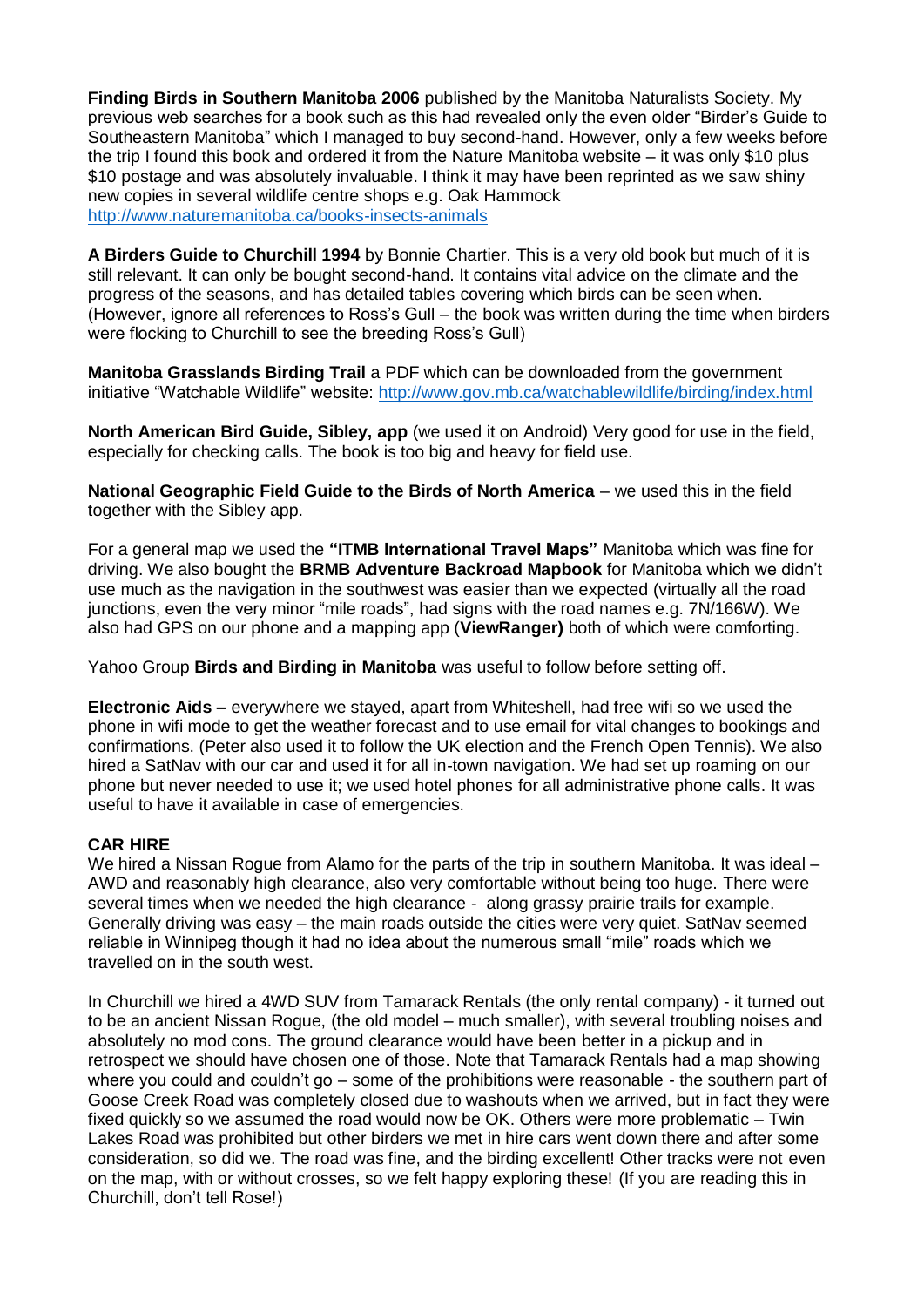## **ACCOMMODATION**

Every time we came back to Winnipeg (4 times) we stayed at the Sheraton Four Points at the airport, which was only 200 yards from the terminal and not too pricey for an airport hotel. The extra convenience of not having to wait for shuttle buses etc, was a boon and it was only about 50 yards from the rental car pick up and return point.

In Portage le Prairie we stayed at the Westgate Inn – it looked dilapidated from the outside but the owner was very friendly and the room was fine – everything worked. (We breakfasted at dawn at the 24-hour Tim Hortons at the other end of town. The breakfast muffin was O.K though it included mandatory cheese, and there was no ketchup! A good cup of tea though)

In Melita the only real choice was the Western All-star Inn and Suites (or Suits as it said on most of its advertising material). This is an unattractive 4-storey block designed for oil-men – the "Steakhouse Restaurant" was really a bar with lots of big TV screens and oddly, had very little steak on the menu. They did a good value brunch on Sunday which we just got back in time for (2.00 pm) after a morning of birding. The room was excellent – we had a proper kitchenette which even included a dishwasher, so we could make our own breakfasts and meals when we did not feel like battling with the TVs. (PS We did not use the dishwasher!)

Even though Riding Mountain is a big holiday location we were unable to find much choice of accommodation on the web. I think this is because most accommodation is in the form of chalets or cottages, second homes or camping. We finished up at the Elkhorn Lodge – we had a cheap room with a "balcony" which consisted of a basement patio with a sliver of sky! The food was quite good though expensive and we had to tolerate big TVs again, though without sound. (This was because, being out of season, we had to eat in the bar/lounge rather than the restaurant). It was a slightly odd place – it looked like a 60s low rise block of flats rather than a country lodge.

In Churchill we stayed at the Tundra Lodge, which was perfect in every way. Very friendly, quite cheap (well relatively), the room was fine and the help-yourself-at-any-time breakfast was perfect for early-rising birders. There were only two food options open in Churchill when we were there – The Seaport and Gyspsy's. Both were good in different ways but expensive – even more so when an extra 20% was added on to cover the cost of air-freighting food since the train wasn't running.

For our bonus 3 days we did some quick research and decided to head east to Whiteshell Provincial Park. We stayed at the Inverness Falls resort – friendly, central and a lovely cabin with views of the river and forest. As it was self-catering we had to stock up before going there (though there were actually cafes and restaurants not far away) – we did so at a little store in Elma where they, amazingly, had everything we needed, including red wine and steak for our celebratory BBQ having just seen Golden-winged Warbler.

## **WEATHER**

For much of the time the weather was lovely – sunny or partly sunny days, temperature in the low to mid 20s, not too much wind, hardly any rain. We had one blisteringly hot and very windy day, and for the last five days of the trip the whole of Manitoba, Churchill included, seem to be under a large unrelenting black cloud which kept temperatures well down, though there was not much rain. In Churchill the weather was, as expected, very changeable. Just above zero and heavy cloud the first day and low 20s with bright sunshine the third day.

## **NUISANCES**

Apart from large TVs in restaurants, the main issue for us was **Wood Ticks**. These are quite large (about 2-3 mm across the body and 5 mm toe to toe) and were having a very good year. They were a particular problem in grassy areas and, I think, if you were the first person along that path this year, which we often were. They do not carry diseases but can be slightly alarming as they scuttle around over your body and clothes. Peter had about 30 on his clothes after a walk at Whiteshell. They seemed to take a while to get fixed-on and spent most of their time running around your clothes or lying in wait somewhere. We only had a couple which got fully attached and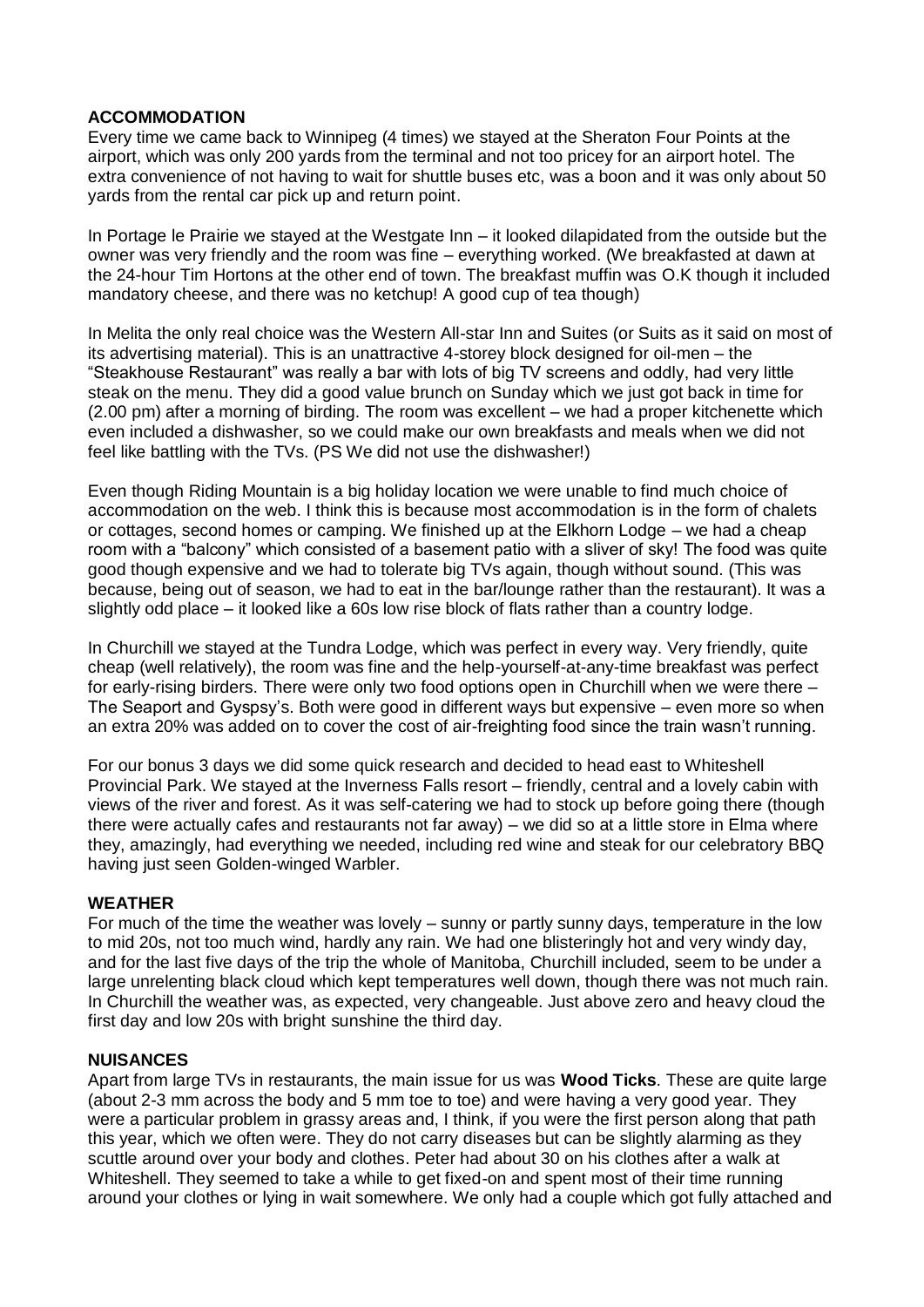they were easy to get off. **Deer Ticks** (the same as the ones in the UK) are in eastern Riding Mountain but we didn't see one. Both can be tackled by tucking trousers into socks, using DEET and doing careful body checks.

There were a few **mosquitos** in unexpected places – our semi-subterranean balcony at Elkhorn was a favourite spot as was the trail at Delta Marsh but most other places were manageable. **Disappearing paths** were a problem – on at least 3 occasions we attempted to do a circular walk but were frustrated by the path just disappearing or, in one case, being underwater, for the return loop. It was early in the season and the paths could be hard to follow.

## **MAMMALS AND OTHER WILDLIFE**

We managed to see quite a few mammals, including such exciting (for us!) things as bears. Here is a list: Beluga Whale, Bearded Seal, Moose, White-tailed Deer, Caribou, Black Bear, Red Fox, Snowshoe Hare, Rabbit, Beaver, Muskrat, Marten, Richardson's Ground Squirrel, Red Squirrel, Thirteen-lined Ground Squirrel, Chipmunk. Also captive Bison.

It was a little early in the season for butterflies but we did actually see a few and managed to identify a single Monarch and a Spurge Hawk-moth. The prairies had a blue butterfly quite similar to our UK Common Blue which I christened "Prairie Blue".

There were quite a few attractive dragonflies in evidence especially at Whiteshell.

## **BIRDING LOCATIONS**

**Oak Hammock Marsh:** Close to Winnipeg, easy to access from the airport and a great place to start, with plenty of easy waterbirds, though we were actually after harder stuff – Le Conte's and Nelson's Sparrows. The resident naturalist gave us some help with locations so off we set. Unfortunately it was incredibly hot (up to 36°) and extremely windy, also late in the morning as we had spent time earlier re-organising the trip, so not ideal. However, we were pretty sure we could hear and then see a Le Conte's Sparrow about 500 metres up the West Bank Trail where the drainage ditch goes under the track. Poor views of the sparrow were compensated for by fantastic close views of displaying Bobolink and by Purple Martins in their little white houses just metres away from where we parked. After an excellent lunch in the little café we spent time on the boardwalk viewing wildfowl (trying to ignore the noisy school parties though I realise they are a "good thing"). Good views of Marbled Godwit, Wilson's Phalarope, American Avocet and Semipalmated Sandpiper. We walked the trails for a bit but we gave up quite quickly as it was so hot.

**Delta Marshes:** Easily accessed from Portage la Prairie, we were again looking for sparrows. On the approach road there were huge number of Franklin's Gulls both flying by and settling on the road. Also a fly-over Bittern, but only Savanah Sparrows. The circular trail and boardwalk looked neglected but we spent some time in the observation tower and picked up a few goodies such as Hooded Merganser. We poked around the lake access where there were Turnstones on the ground and Baltimore Orioles and Warbling Vireos in the tree but you couldn't really access the beach. Best of all were the flocks of Pelicans feeding in co-ordinated circles just offshore – they would all dip their heads under at the same time and then upend, and then one of them would come up with a huge fish – and I mean huge! It was a bright sunny day and the white pelicans on the blue lake looked stunning. We then moved on to St Ambroise expecting a boardwalk and a road along the shore through the campsite. There was no boardwalk and the campsite road was shut. Subsequent research on our return home indicates that the Delta Beach area and St. Ambroise were extensively damaged in the 2011 floods which explains a lot (though a Google search on St Ambroise still finds many references to a 122-site camp site even though it has been closed since 2011)

**The south-west prairies:** for this area we used the Manitoba Grasslands Birding Trail guide. On our first morning, we started early and did the Northern Route. We spent about two hours just travelling up 158W – it was perfect weather and every sparrow was singing its heart out; we identified Chipping, Savannah, Clay-coloured, Grasshopper and Vesper and we were pretty sure we had a Baird's. There were Meadowlarks singing, Upland Sandpipers tweeting from fence posts, and at wetter places there were Snipe whinnying and Willet and Marbled Godwit flying around and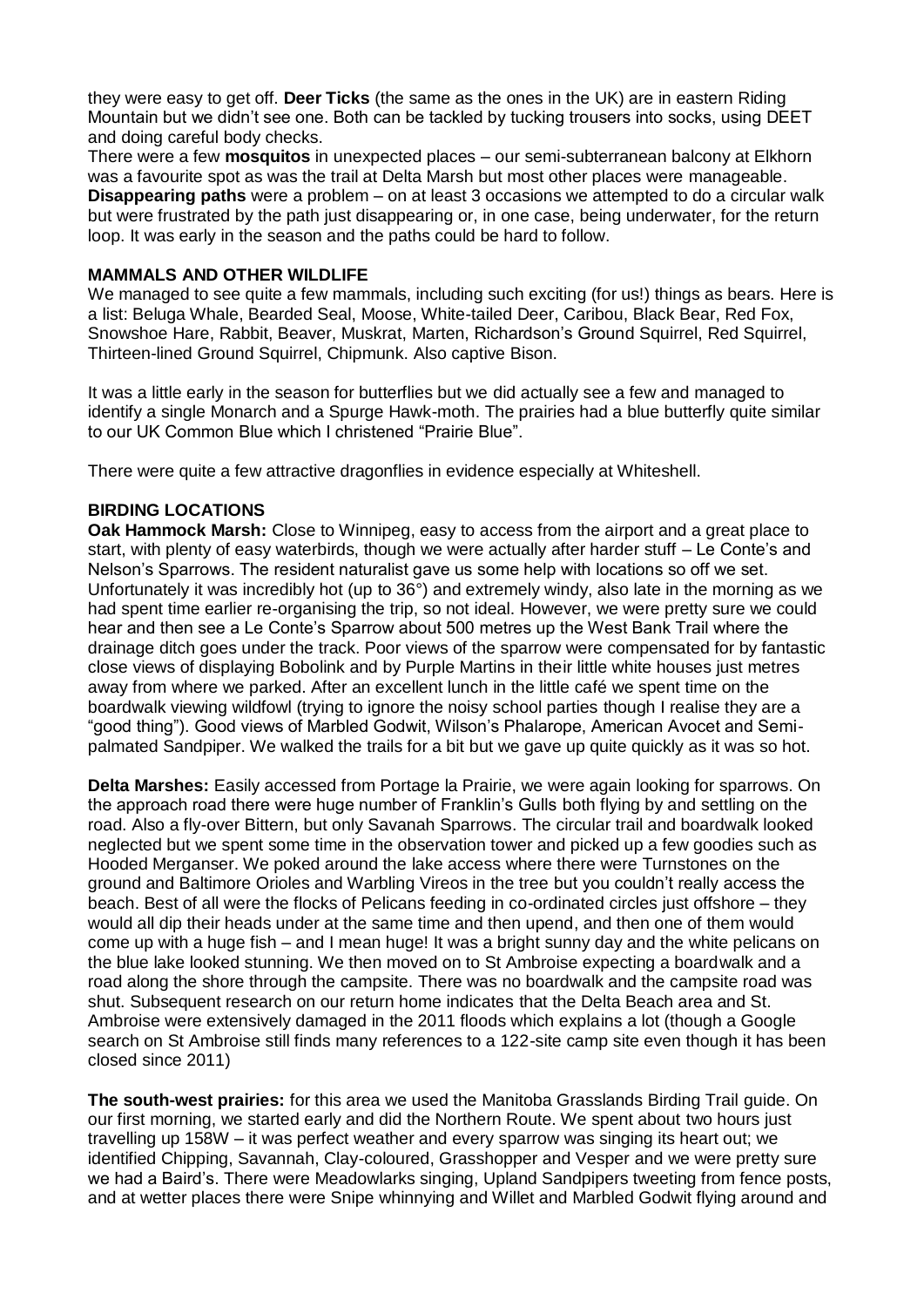calling. Eastern Kingbirds were very common, there were a few Western Kingbirds and Killdeers peeped from the roadside. A distant pond had a few Snow Geese, an Avocet and Black Terns with a Swainson's Hawk on a fencepost. In more scrubby areas there were Brown Thrashers looking almost orange in the bright sunshine. At Broomhill MA there were several displaying Bobolinks and hopping along the roadside, a female Dickcissel – a bird which is only seen in these areas in irruption years. Fantastic birding and we hardly saw another vehicle all day. But no sign of Sprague's Pipit though I was intently listening for the song. Back to the motel for Sunday Brunch (a bizarre mixture of items – didn't matter, we were starving). After a rest we went out again at 5:00 pm to the eastern half of the southern route, around the Blind Souris valley. Point 12 on this route, between the river and the oxbow yielded quite a few nice birds – Alder Flycatcher, Crimsonbreasted Grosbeak and a fly-by Ruby-throated Hummingbird. We then moved to point 11 – a lovely view over the Blind Souris Valley, beautiful in the evening light. Here we saw a Horned Lark, and at last a Sprague's Pipit, though it was not singing. We had good flight views – it then settled and although distant, it was clearly a rather plain pipit.

On the second day here, we went straight to point 7 on the trail, a site known as Section 29. It was strangely quiet – not so many sparrows singing. Later the wind increased which did not help. In the wetter sections there was a lot of wader activity including two birds flying around which we later identified (with help) as male Wilson's Phalaropes – apparently they nest in the sedgy fields, not next to a tundra pond like the other phalaropes and we were just not expecting to see them here. Great views of a pair of Ferruginous Hawks and their nest on a distant tree. We then moved on to Gainsborough Creek (the circular path vanished) and Pierson WMA – both slightly disappointing for birds. We decided to go to Pierson for breakfast (about 11:00). The Heritage Restaurant (one lady I think) was a gem and we met a "wildlife professional" there who was doing surveys. He identified our phalaropes (we then felt very foolish) and gave us tips on where to find Baird's Sparrow and Loggerhead Shrike. He commiserated with us about the ticks – I had just removed 11 from my person. After this break we headed off to one of the Baird's Sparrow spots – but no luck – just a Clay-coloured Sparrow which played hard to get for ages and then sang just once – that was all that was needed! Then to the George Malaher WMA – a strange place - exotic trees planted to help support an exotic game bird (pheasant) – but not bad for birds such as Catbird and Greatcrested Flycatcher. Then we went in search of the Loggerhead Shrike – a bit of patience was rewarded with good views of a pair just where our friend had marked an X on the map.

For our final day on the prairies we were up early but the weather was not as good. We set out to visit the three Baird's Sparrow territories on our map to try and get another more definitive sighting, but no success. There were not many other sparrows around either – had they now all stopped singing as they are now well into their breeding cycle? We did, however, have decent views of a Chestnut-collared Longspur on the road.

**Brandon Riverbank Discovery Centre** - we went here as it is mentioned as a possible spot for Yellow-throated Vireo but the whole area had been virtually destroyed by floods in 2011 and 2014. The riparian walks are no more. Anyway, we went for a bit of a walk and it was the only place we saw a Belted Kingfisher.

**Potholes** – we followed the Potholes route in "Where to watch birds in Southern Manitoba". There were some interesting wildfowl on the better potholes – Buffleheads and Pied-billed Grebe as well as the usual Redheads, Gadwall, Blue-winged Teal etc. We then followed the route to Lewis's Lake – this was obviously much deeper with fish as we had a splendid Red-necked Grebe, Western Grebe and Redheads and Canvasbacks to compare and contrast. (also Canvasback ducklings)

**Riding Mountain National Park** A walk by the lakeshore early on our first morning at Wasagaming was notable for its birdlessness apart from Blue Jays, until a stunning male Blackburnian Warbler sat on top of an isolated spruce tree and sang his heart out. What a bird! After breakfast we walked the Ominnik boardwalk trail. It was sunny and warm and the birds were very active, A Grey Catbird sang from the top of a shrub, Song Sparrows belted out their melodies while Nashville and Yellow warblers added to the orchestra. Down on the boardwalk we had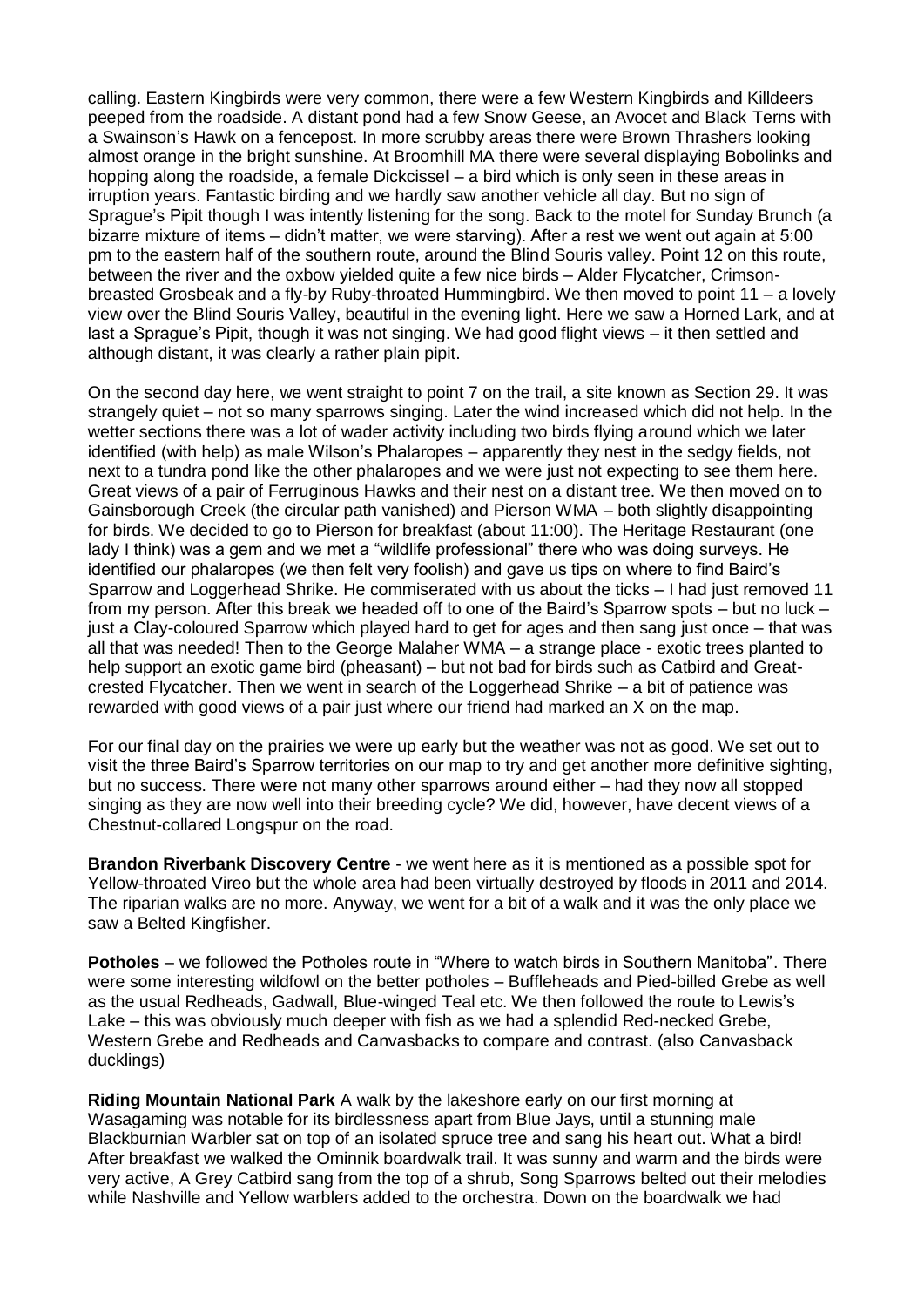excellent views of singing Swamp Sparrows, Yellowthroats and singing wrens, which we initially identified as Marsh Wrens but we have looked at the videos and the song is right for Sedge Wren. At about 1pm we drove along Highway 19 to Lake Katherine. We tried to do the Loons Islands Loop trail but the return loop was under water. However there were plenty of birds with Yellowbellied Sapsucker, Philadelphia Vireo, Myrtle Warbler, American Redstart and Chestnut-sided Warbler. And, an as-yet unidentified insistent song, which increased in volume and which drove us nuts as we just could not see the protagonist. We then drove on to Whirlpool Lake as the car park is supposed to be a good spot for Boreal Chickadee. Peter slept in the car while I looked for Chickadees, not venturing too far as a man carrying a canoe up from the lake told me he had just seen a big bear by the footbridge (which turned out to be only about 50 yards away!).

On the following day we tackled the Eastern Escarpment. We did not leave till after breakfast as yesterday's experience indicated that the birds did not start early and then kept going for a long time. We set out along Highway 19 (in awful condition – the worst road we experienced) and then walked part of the Burrs & Bittersweet trail. We found the source of our mystery song here – an Ovenbird unaccountably sat up on a bare branch and sang for us. Then on out of the park, up the highway and back west along the Agassiz Ski Resort Road. There was no other traffic so we drove slowly listening for anything new – there was quite a lot of bird song so this was quite hard. We stopped for a louder, more fruity song and wow! a Mourning Warbler, close and in full view! The habitat did not look particularly special, not even damp, but we heard another later so something must be right. Then on to the Oak Ridge Trail, looking for Golden-winged Warbler. After a trail junction at which we turned left for both the short and long trails, the trail seemed to deteriorate and it certainly didn't seem to be heading back towards the car so we re-traced our steps. We had good views of Canada Warblers - very smart birds - in the rather overgrown shrubby areas where we turned back but no hint of Golden-winged. (I don't think the habitat looked right, having seen them later in the trip). We then drove on up the road to the old ski resort area  $-$  a very attractive valley  $$ and had lunch on a perfectly positioned picnic table, and the only one! There were Eastern Phoebes here and loads of Barn Swallows nesting in an old shelter building. We then drove right round the park to the north and back down Highway 10 and to the Boreal Trail where we found a Palm Warbler and loads of White-throated Sparrows were singing. Then back down Highway 10 where we saw a large male moose by the side of the road.

The next day we set off early up Highway 10 where we had excellent views of a female bear with cubs, then to the Boreal Trail. The first thing we saw was two Bald Eagles having a bit of a tussle, then one of them stayed around for good views. A Common Loon flew over calling, while a late skein of Canada Geese flew northwards, all very atmospheric. Whilst identifying an unusual Song Sparrow song, we heard some strange alarm calls further along the boardwalk – we rushed along hoping it might be Grey Jays – it was! (We have missed this bird on several previous trips – they seem very reclusive when nesting) They were obviously mobbing something, but what? The answer came when a Great Grey Owl flew up from the ground, quite close to us, and then perched in the classic way on a tall tree stump, staring at us. As I raised my binoculars it flew – but this encounter went down as "moment of the trip" – not only the much-wanted Grey Jay but a Great Grey Owl too! We finished the loop then went around again, this time finding Magnolia Warbler and Lincoln's Sparrow to add to our tally. Later, after a bit of a chill out and spending some time finding accommodation for the last 3 days, we set off for Lake Audy. We saw the bear with two cubs again on Highway 10, and a bear with 3 cubs on the Lake Audy road. The bison at Lake Audy were excellent – we parked some way from them but they proceeded to walk past us very close to the car – we could hear them huffing and puffing.

Out last morning dawned grey but not wet – we seemed to have a weather window before it rained at 10:am so we set of for Whirlpool Lake. It started to rain a bit, but we stopped every so often on the Whirlpool Lake entrance roads as there was quite a lot of bird song. In this way we found Orange-crowned Warbler, a new bird for us. At the lake we found a family party of Grey Jays but no chickadees. We then drove slowly back along Highway 19 planning to stop around the entrance to the Lake Katherine road which was supposed to be good for Connecticut Warbler. Before we got there we saw a man on the grass verge with a big camera pointing at the trees. We recognised him as a bird photographer we had met earlier. We stopped and quietly got out asking "What do you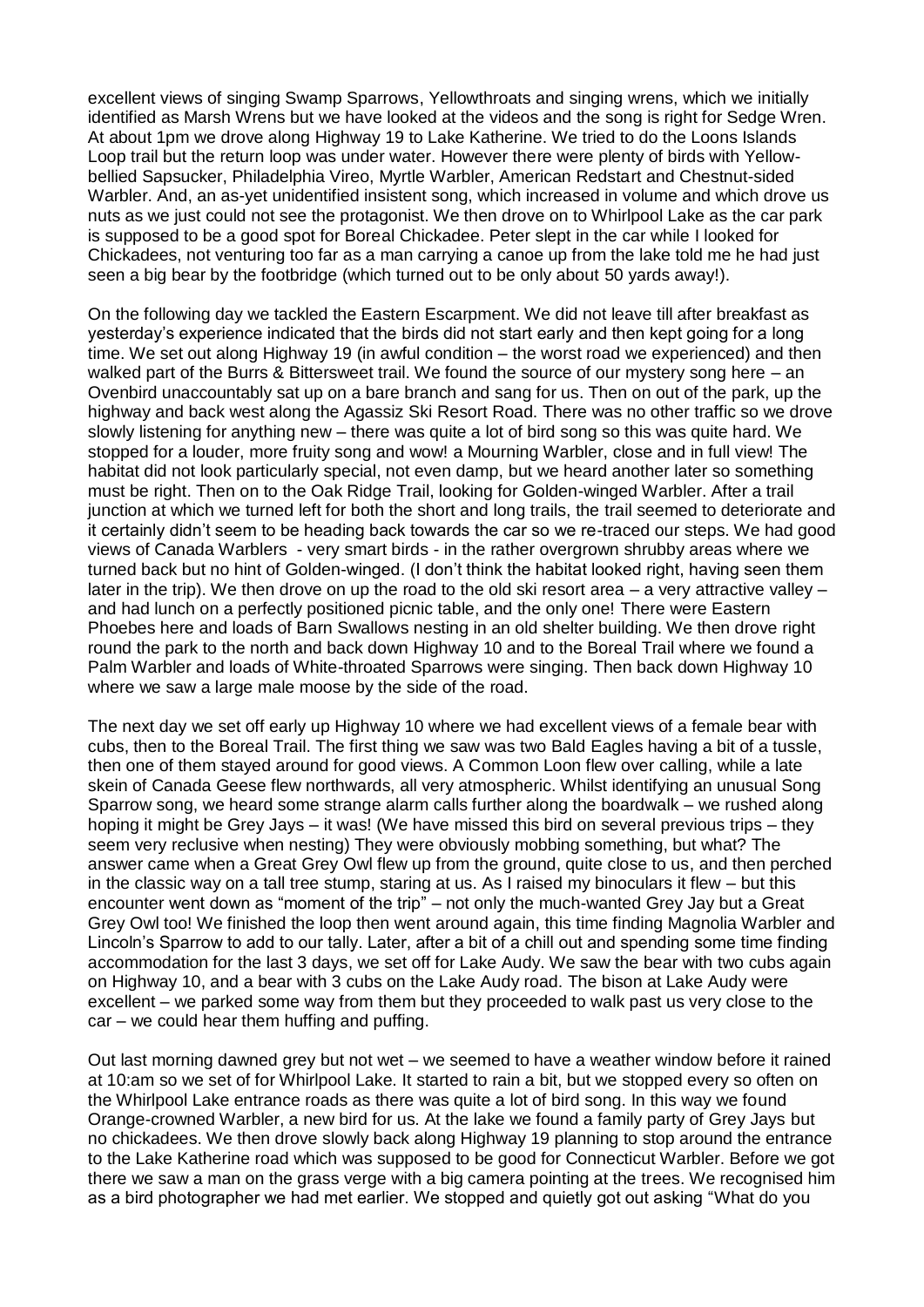have?". He uttered the magic words "Connecticut" and indeed I could hear it singing loudly. It was not easy to find in the foliage but once on it we had excellent views as it threw its head back and sang. Again, the habitat did not look special – fairly young aspen trees.

**Portage le Prairie – the Assiniboine Spillway Park.** We were on the track of Yellow-throated Vireo again (a riparian species) and we were pretty sure we heard one – it compared exactly with the song on the Sibley app – more strident and fruity and slower then Philadelphia and Red-Eyed it also did not sing for long and we were unable to locate it in the windy conditions before it flew off.

**Winnipeg – La Barriere Park** Excellent riparian habitat and you can guess what we were looking for. No success, really rather too windy and late in the day. We actually came back here later in the trip, early in the morning and we nailed it – hearing it sing, then losing it, then hearing it again and finally seeing it!

**Churchill.** There is a lot of information in Bonnie Chartier's book about where to watch birds here, but these notes will hopefully provide something of an update. The bare bones are still correct though – Granary Ponds, Goose Creek Road, Hydro Road, Akudlik Marsh and Twin Lakes are still the best areas.

We did not know what to expect in term of environmental conditions in Churchill – there was an extremely heavy snowfall in March followed by extensive flooding in April. There had also been very warm weather during the early spring. The rivers (Churchill river and Goose Creek) were indeed still very high when we arrived, meaning that some of the side roads off Goose Creek Road were under water and impassable. The ice conditions were, however, about normal for the time of year – it was breaking up fast as we were there.

On our first day, which was very cold and overcast, we started at the Granary Ponds. We found out later that the water level was high (not good for waders) but there were lots of Greater Scaup and Pintail, plus a family of Tundra Swans. We then came to a water channel which drained the ponds – it was a sheltered spot and was absolutely full of sparrows, mostly House but also Song, Savannah and White-crowned, plus Yellow Warblers and a bird that we identified as a female Blackpoll Warbler (a new bird for us). Then we drove up to Cape Merry and were disturbed to find the footpath up to the viewpoint closed, with tape across. So we viewed the river area from the car park, and the sea from further back along the road. There was a lot of ice around and also a lot of birds – Surf and White-winged Scoters, Red-throated Loons, Eiders, Common and Red-breasted Mergansers. Plus various gulls and terns. Also Bearded Seals and one Beluga! At one point what looked like a large tern flew over us – when I saw the tail I shrieked "Long-tailed Skua" – which it was – a bogey bird which we have previously failed to see in several locations. We then went to Goose Creek Road – this has two main parts, the first is forested and the second is more open with pools. The forest was quiet but the pools had some birds - we were pleased to identify a few Lesser Yellowlegs, Short-billed Dowitchers and a Least Sandpiper. A lady driving a tour minibus stopped to talk to us and give us some advice – as we had only just arrived we could not ask her meaningful questions but we mentioned that there didn't seem to be many waders about and she agreed. It was only afterwards that we found out that this was Bonnie Chartier - we certainly did not make good use of this encounter!

The next day dawned cold and overcast. We set off on an expedition along the coast – very grey and very few birds with the exception of a Semi-palmated Plover by a sand quarry and an unexpected American Black Duck on a small river. After a few snow flurries the sky suddenly cleared to wall-to-wall blue – still cold though. After lunch we went back to the Granary Ponds to see if anything had changed – not really, just the addition of a Spotted Sandpiper. We then went to Aduklik Marsh and walked around the bund path – terrific views of Pacific Loons in breeding plumage, also cooing Eiders and other ducks. Then at last, on the way back in some submerged grass we found the first bird on our wanted list – Hudsonian Godwit, three of them. We watched them for a while in the sunshine through the scope then suddenly a Red-necked Phalarope walked into the scope view, in fact two, and we watched them mating. Then, close to the car, we saw a male Blackpoll Warbler, the first of many – though when you learn the strange ticking song you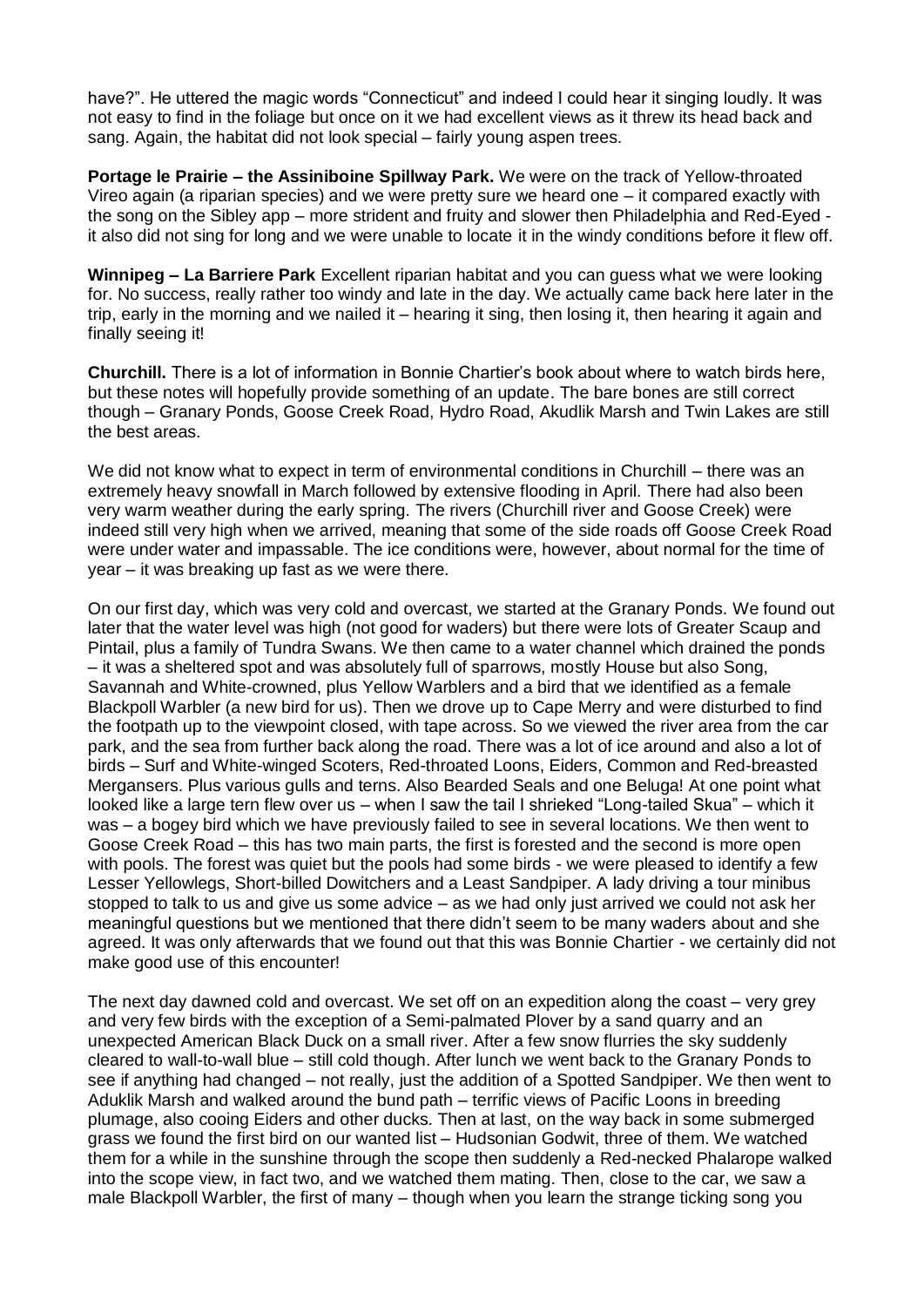hear a lot more than you see. Had they just arrived? We then tried Landing Lake road – we saw two more Godwits and plenty of common sparrows. Lovely wet terrain but not a wader to be seen. On each branch of this road we were defeated by deep water across the road. A short-cut along Scrap Metal Dump Road (true to its name) took us to Goose Creek Road which was a little more lively in the evening sunshine Tree Swallows seem to have arrived and were investigating nest boxes. An American Wigeon was on the ponds and best of all, a Rusty Blackbird flew across the road and landed in a visible tree where we had a good look at him. Pleased that we had now made some impression on our "wanted" list we had a happier evening!

The following day was lovely and sunny so we set off along Goose Creek Road to have a serious crack at sparrows. We drove very slowly, listening, and I was pretty sure I heard the distinctive song of Harris's Sparrow. It was a little way into the trees and we could not see it. I played the first song on Sibley (recorded in New York) to check – it was the same rhythm and tone but a different pitch. However the sparrow didn't care about that as it zoomed in, but unfortunately perched up right against the sun. It then flew back and perched with everything except its tail and beak obscured by a tree trunk. It then flew off, never to return. A most unsatisfactory sighting and it was the only one we saw. Next up was a singing Grey-cheeked Thrush – the song matched exactly but this one did not respond and we never saw it. We then parked by the Road Closed sign, where Goose Creek Road turned into Hydro Road and walked. The road here was a causeway with quite high water either side (usually presumably much lower) with various willows and other shrubs growing in it. For some reason it was a magnet for warblers and sparrows which seemed to be catching emerging mosquitoes (Bonnie Chartier in her book says it is her favourite Churchill birding spot) As the road washouts now seemed to be fixed, we brought the car down – while Peter was doing this I had found an American Tree Sparrow singing its rather feeble little song. It came immediately to one play of the song on the app and hung around long enough for Peter to get good views. We then continued with many stops to the second bridge and parked on the other side in order to have a good look round. A pleasant 8 note warbling song which I had heard before and failed to identify now started up on the other side of the river. It was our lucky day as its owner flew across the river and landed straight in front of us – a Red Fox Sparrow. Somehow it had never occurred to me that this sparrow would have such a song. We had excellent views. Flushed with success we turned back – the road ahead seemed to deteriorate and we didn't want to risk it. Back to the lodge for a second breakfast then out to Cape Merry to make the best of the good weather. (We had earlier asked the receptionist at Tundra Inn why Cape Merry was closed – she did not know but phoned the National Park. Apparently it was because the small office at the car park was not being manned (no train = no tourists apparently) so there was no-one on Polar Bear lookout – you could go up there at your own risk. (It would have been nice if the notice had said that) So of course we did. There was less ice now and we had really good views of Belugas, some really close in and a lot more out in the tide race. Also Parasitic Jaegers – a group of four harassing the gulls and terns. Then back to Granary Ponds where we found 3 Cranes feeding on what looked like an old pile of spilt grain. We then pottered round for the rest of the afternoon, finding it difficult to stay awake in the unaccustomed warmth!

The next day dawned overcast again but not too cold. We met a couple in the kitchen who had been here on a course run by the Northern Studies Centre – they had also not seen Stilt Sandpiper, Boreal Chickadee, Smith's Longspur or Whimbrel. We set off down Goose Creek Road in what seemed like good conditions but it was very quiet – radical action was called for and we decided to tackle the forbidden Twin Lakes Road. The surface was actually fine. We found a nice pair of Willow Ptarmigan which gave good views and then, when we reached the wet marsh area, we found we were following a vehicle with birders doing a bird count. So we stopped when they stopped and looked where they looked! In this way we at last found a couple of Godwits and a Lesser Yellowlegs calling from the tops of small trees (as we had read they do). We parked at the entrance to Cook Street and walked down the track to the cottage on the shore and then a bit further on. We were scolded by Bonaparte's Gulls nesting in trees, we admired the lichens and mosses and we saw yet another very obliging pair of Grey Jays. But no Boreal Chickadees. Driving back across the marsh there was more wader activity – there were Godwits and Yellowlegs in the air calling and displaying, especially when a Northern Harrier passed by, up to 14 birds in the air at once, and then joining in was the unique sound of a Whimbrel – we watched it fly and land and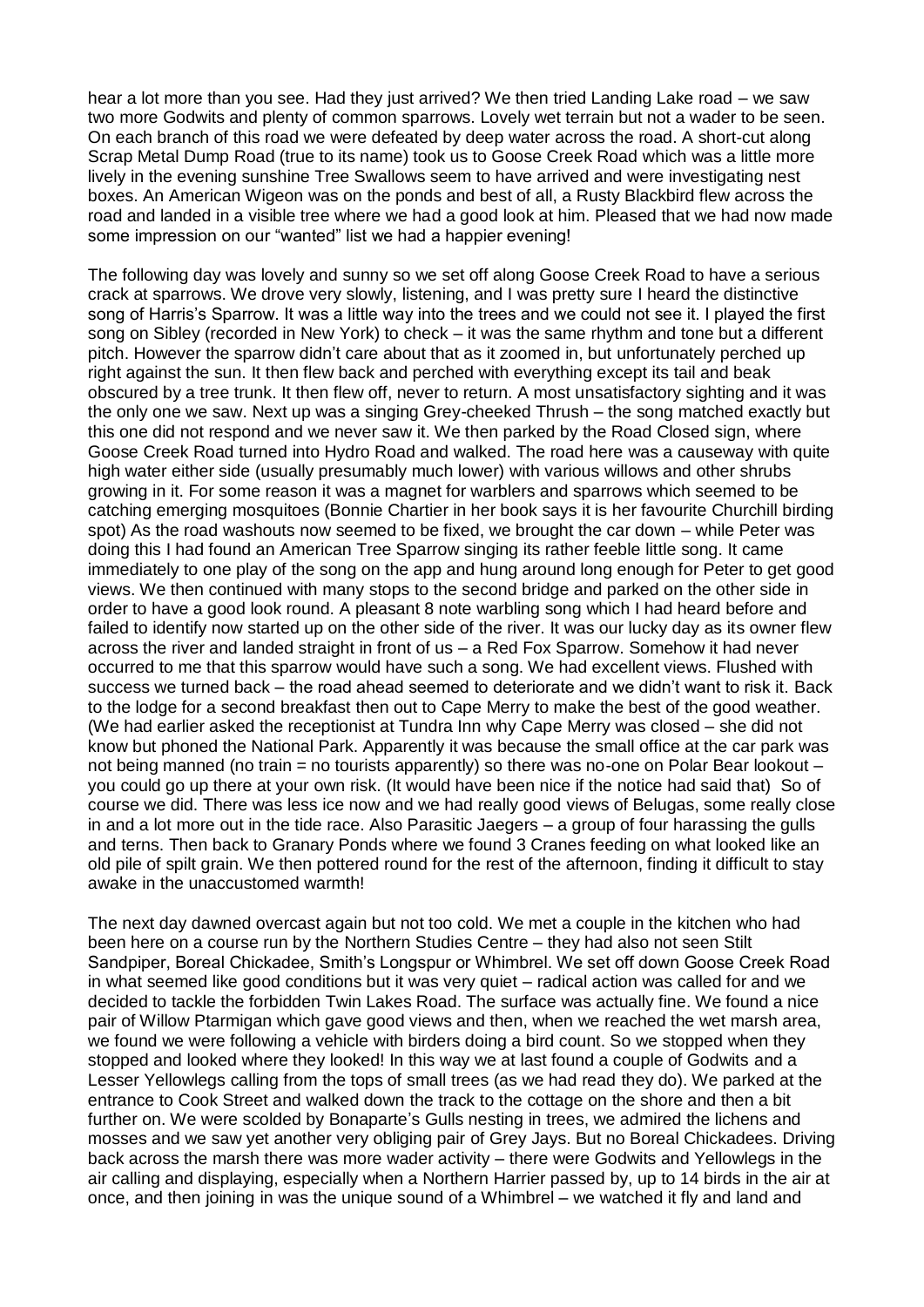saw the dark rump and curved bill. Although this bird is no longer split as Hudsonian Whimbrel, it was nice to have it in the bank! There were quite a few birds of prey around too – as well as the Harrier there was a Bald Eagle, an Osprey and a Rough-legged Hawk. There were Redpolls around too, and another Tree Sparrow.

Our last day dawned cold and cloudy again with some rain. We had another go at Goose Creek Road and found a Tennessee Warbler in the rain. We went to "Up the Creek", a cottage on the Goose Creek Subdivision where there are bird feeders. We had conflicting advice on whether you could go in if there were folks at home (there were) and it was also raining so we gave up (we would have been here earlier if we had known about it). We spent the rest of the day trying to find a Smith's Longspur (they should have just arrived) but the weather was not conducive to small passerines singing! We did investigate the western extension of RX road which led over the railway and down towards a flat plain by the river. There were hundreds of Canada Geese here (the ones in Churchill are the middle-sized variety) plus a leucistic one - mostly white with a dark brown neck and one Snow Goose. There were Cranes here too and also a solitary caribou – somebody's pet perhaps? We also looked for "common" Golden Plover in various places to no avail and we investigated Paradox Road – perfectly driveable and with nice views and lovely flowers – the dwarf azaleas were just coming out. We then had a last look at Granary Ponds – a pair of Red-necked Phalaropes were most obliging, and then, in the drainage cut, possibly the most unexpected bird of the trip, a Grey Catbird feeding with sparrows in the dwarf willows! (This is way north of its normal distribution).

We then left Churchill somewhat disappointed. Everyone agreed that most of the waders had simply moved on further north – it was flooded and very warm when they arrived and they just kept on moving. If you look at the breeding distribution of most of these birds, the northern border of Hudson Bay is actually a southern breeding outpost – most of their breeding sites are much further north. We were hoping to see lots of breeding waders and in this we were disappointed – the prairies were actually better for that! As far as the target passerines were concerned we saw only one or two birds of each species. In short, finding birds was a real struggle.

**Around Winnipeg:** We went first to La Barriere park in Winnipeg where we had the place completely to ourselves and eventually found our Yellow-throated Vireo. We then moved on to the area near Ste. Genevieve described in "Finding birds in Southern Manitoba" as the easiest place to find Golden-winged Warbler. Indeed it was. We followed the instructions and at our third stop on Monominto Road we could hear a lot of interesting song and found Scarlet Tanager and Indigo Bunting. Whilst watching these I heard what I thought was the song of a Golden-winged Warbler. Checking it with the Sibley app had the usual effect - it came zooming in and gave us cracking but short views. We would never have seen it otherwise – it was in really thick stuff. (It may have come to pishing but we didn't try it). We drove on up the road and stopped at another spot, hearing the magic song again. One quick burst of the app and it came and gave wonderful prolonged views. Very pleased with this success we set off for Whiteshell Provincial Park.

**Whiteshell Provincial Park:** After settling into our cabin we went out for a lovely evening walk – the sun was coming out – along the High Rock Ridge Trail which we could access straight from our cabin. Lovely scenery – bare rock with lichens and mosses, lovely flowers and some good birds – a Black-backed Woodpecker quietly tapping on a dead tree, a Pileated Woodpecker drumming "basso profundo" and lots of Hairy Woodpeckers and Flickers – there was a lot of dead wood from wind blow. Route-finding was a little challenging but with a bit of effort you could usually just see the next marker (could be either a red, orange or blue arrow, or a ski sign or a cairn) after a few yards in the apparently correct direction! It was a lovely spot, but I am sure we were the first people to walk it this year, resulting a very large numbers of ticks which we had to get off (well try to) before going into the cabin.

The next day was rather grey with the odd spot of drizzle. With no target birds to find here we just enjoyed ourselves on the trails. We walked the Jessica Lake trail B loop and took a packed lunch. We picked up good numbers of warblers – Black and White, Am. Redstart, Nashville, Blackburnian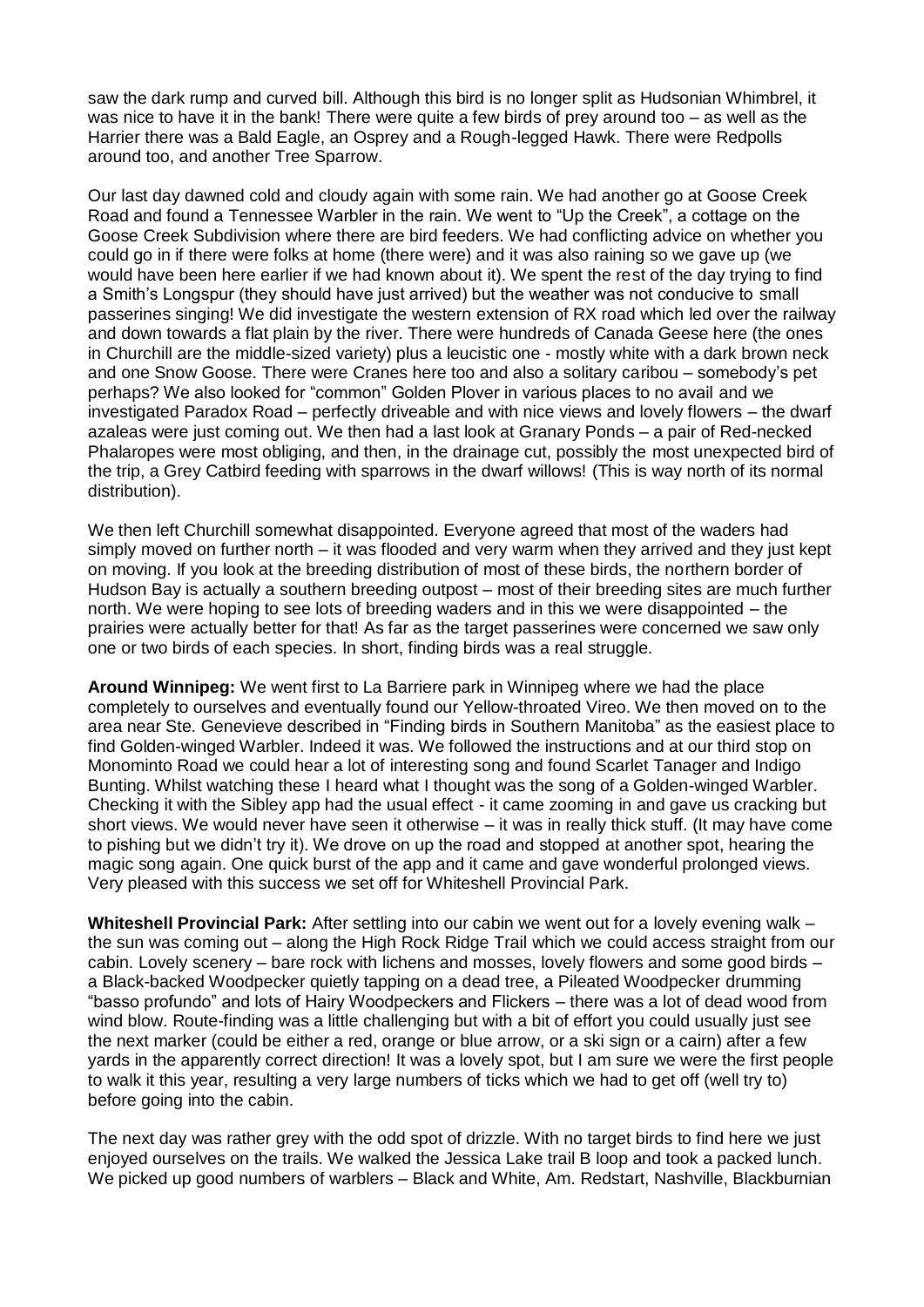and Canada. We then walked to Rainbow Falls and then just pottered around seeing Beaver in the river by the cabin as well as Muskrat in the ditch.

The following day we set off for the McGillivray Falls walk, but it was closed (apparently bridges are down). On the way back we stopped to look at a Sharp-shinned Hawk on a roadside wire. A cyclist stopped and asked us if we were birdwatchers. We said yes and he said there was a Great Grey Owl on a pole just back down the road. Indeed there was, giving very close views. It seemed quite brownish – maybe a young bird looking around for a territory? They are not common this far south. We then went to the other end of the park and walked the Pine Point Falls walk – there were other people there, really the first we had seen. It was quite a birdy walk – Yellow-bellied Sapsuckers (and Red Squirrels sucking their sappy tree holes), Hairy and Pileated Woodpeckers and plenty of warblers. The day before Peter had tried pishing and was amazed when it worked – it has never worked before for us! (Does it only work in the breeding season?) I heard an odd warbler song and asked Peter to pish – he did and up popped a lovely Mourning Warbler.

On our last day in the field we went back to Oak Hammock Marsh for the sparrows. We went up the West Bank trail again and this time we are pretty sure we saw Nelson's Sparrow, though it would not give good views. After lunch we tried the area down by the sewage lagoons and we struck lucky with an obliging Le Conte's Sparrow which was singing its characteristic song. So back to Winnipeg quite pleased with our last-minute flurry!

|                                                        |   |   |           |   | W |   |   |
|--------------------------------------------------------|---|---|-----------|---|---|---|---|
| <b>Churchill and Manitoba Bird List</b>                | O | D | <b>ME</b> | R | & | C | W |
|                                                        | н | M | L         | M | P | н | S |
| Red-throated Loon (Red-throated Diver) Gavia stellata: |   |   |           |   |   | x |   |
| Pacific Loon (Pacific Diver) Gavia arctica             |   |   |           |   |   | X |   |
| Common Loon (Great Northern Diver) Gavia immer.        |   |   | X         |   |   | x | X |
| Pied-billed Grebe Podilymbus podiceps:                 |   |   | X         |   |   |   |   |
| Red-necked Grebe Podiceps grisegena:                   |   |   | X         |   |   |   |   |
| Western Grebe Aechmorphorus occidentalis               |   | X | X         |   |   |   |   |
| American White Pelican Pelecanus erythrorhynchos:      | X | x | X         |   | X |   | X |
| Double-crested Cormorant Phalacrocorax auritus:        | X | x |           |   |   |   |   |
| American Bittern Botaurus lentiginosus:                |   | x |           |   |   | H |   |
| Great Blue Heron Ardea herodias:                       |   |   | x         | X | x |   | X |
| Turkey Vulture Catharus aura:                          |   |   | x         |   |   |   | x |
| Greater White-fronted Goose Anser albifrons            |   |   |           |   |   | x |   |
| Snow Goose Chen caerulescens:                          |   |   | x         |   |   | x |   |
| Cackling Goose Branta hutchinsii                       |   |   | x         |   |   |   |   |
| Greater Canada Goose Branta canadensis:                | X | x | x         | X | x | x | X |
| Tundra Swan (Whistling Swan) Cygnus columbianus:       |   |   |           |   |   | x |   |
| Gadwall Anas strepara:                                 | X | x | x         | X |   | x |   |
| American Wigeon Anas americana:                        |   |   |           |   |   | X |   |
| American Black Duck Anas rubripes:                     |   |   |           |   |   | x |   |
| Mallard Anas platyrhynchos:                            | x | X | x         | X | X | X | x |
| Blue-winged Teal Anas discors:                         | x | x | X         | x |   |   |   |
| Northern Shoveler Anas clypeata                        | X | x | x         |   |   | X |   |
| Northern Pintail Anas acuta:                           |   |   | X         |   |   | x | X |

### **BIRD LIST**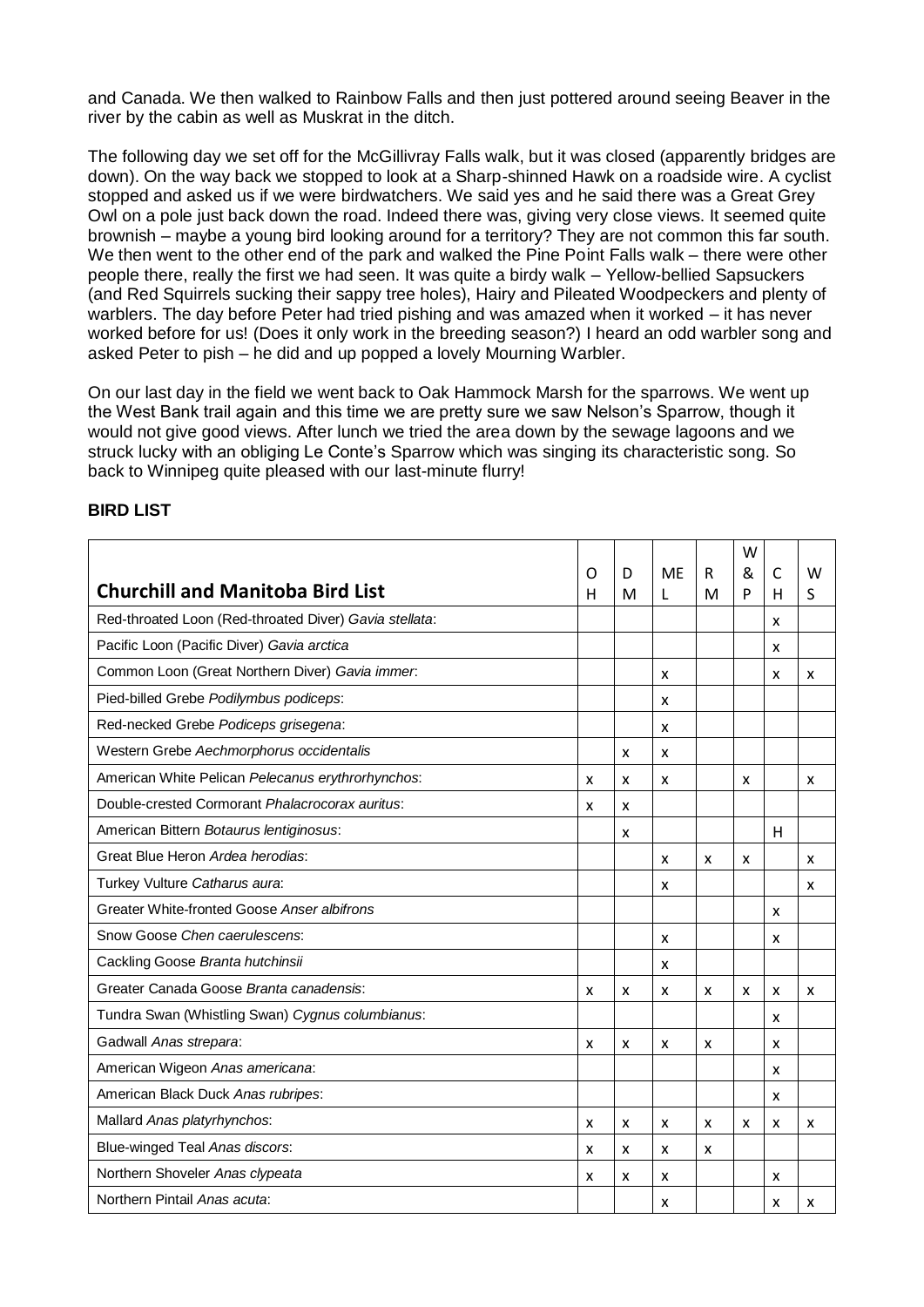| <b>ME</b><br>&<br>C<br>W<br>O<br>D<br>R<br><b>Churchill and Manitoba Bird List</b><br>P<br>н<br>M<br>L<br>M<br>н<br>S<br>Green-winged Teal Anas carolinensis:<br>x<br>x<br>x<br>x<br>Canvasback Aythya valisineria:<br>x<br>x<br>Redhead Aythya americana:<br>x<br>x<br>x<br>Ring-necked Duck Aythya collaris:<br>X<br>x<br>Greater Scaup Aythya marila:<br>x<br>Lesser Scaup Aythya affinis:<br>x<br>х<br>Common Eider Somateria mollissima:<br>x<br>Surf Scoter Melanitta perspicillata:<br>x<br>White-winged Scoter Melanitta deglandi:<br>x<br>Oldsquaw (Long-tailed Duck) Clangula hyemalis:<br>x<br>Bufflehead Bucephala albeola:<br>X<br>x<br>Common Goldeneye Bucephala clangula:<br>x<br>x<br>x<br>Hooded Merganser Lophodytes cucullatus:<br>x<br>Common Merganser (Goosander) Mergus merganser.<br>x<br>x<br>Red-breasted Merganser Mergus serrator.<br>x<br>Ruddy Duck Oxyura jamaicensis:<br>x<br>х<br>Osprey Pandion haliaetus:<br>x<br>x<br>Bald Eagle Haliaeetus leucocephalus:<br>x<br>x<br>Northern Harrier Circus hudsonicus:<br>X<br>x<br>x<br>Sharp-shinned Hawk<br>x<br>Northern Goshawk Accipter gentilis<br>x<br>Broad-winged Hawk Buteo platypterus<br>x<br>Swainson's Hawk Buteo swainsoni:<br>x<br>Red-tailed Hawk Buteo jamaicensis:<br>x<br>x<br>x<br>Ferruginous Hawk Buteo regalis:<br>х<br>Rough-legged Hawk Buteo lagopus |
|------------------------------------------------------------------------------------------------------------------------------------------------------------------------------------------------------------------------------------------------------------------------------------------------------------------------------------------------------------------------------------------------------------------------------------------------------------------------------------------------------------------------------------------------------------------------------------------------------------------------------------------------------------------------------------------------------------------------------------------------------------------------------------------------------------------------------------------------------------------------------------------------------------------------------------------------------------------------------------------------------------------------------------------------------------------------------------------------------------------------------------------------------------------------------------------------------------------------------------------------------------------------------------------------------------------------------------------------------------|
|                                                                                                                                                                                                                                                                                                                                                                                                                                                                                                                                                                                                                                                                                                                                                                                                                                                                                                                                                                                                                                                                                                                                                                                                                                                                                                                                                            |
|                                                                                                                                                                                                                                                                                                                                                                                                                                                                                                                                                                                                                                                                                                                                                                                                                                                                                                                                                                                                                                                                                                                                                                                                                                                                                                                                                            |
|                                                                                                                                                                                                                                                                                                                                                                                                                                                                                                                                                                                                                                                                                                                                                                                                                                                                                                                                                                                                                                                                                                                                                                                                                                                                                                                                                            |
|                                                                                                                                                                                                                                                                                                                                                                                                                                                                                                                                                                                                                                                                                                                                                                                                                                                                                                                                                                                                                                                                                                                                                                                                                                                                                                                                                            |
|                                                                                                                                                                                                                                                                                                                                                                                                                                                                                                                                                                                                                                                                                                                                                                                                                                                                                                                                                                                                                                                                                                                                                                                                                                                                                                                                                            |
|                                                                                                                                                                                                                                                                                                                                                                                                                                                                                                                                                                                                                                                                                                                                                                                                                                                                                                                                                                                                                                                                                                                                                                                                                                                                                                                                                            |
|                                                                                                                                                                                                                                                                                                                                                                                                                                                                                                                                                                                                                                                                                                                                                                                                                                                                                                                                                                                                                                                                                                                                                                                                                                                                                                                                                            |
|                                                                                                                                                                                                                                                                                                                                                                                                                                                                                                                                                                                                                                                                                                                                                                                                                                                                                                                                                                                                                                                                                                                                                                                                                                                                                                                                                            |
|                                                                                                                                                                                                                                                                                                                                                                                                                                                                                                                                                                                                                                                                                                                                                                                                                                                                                                                                                                                                                                                                                                                                                                                                                                                                                                                                                            |
|                                                                                                                                                                                                                                                                                                                                                                                                                                                                                                                                                                                                                                                                                                                                                                                                                                                                                                                                                                                                                                                                                                                                                                                                                                                                                                                                                            |
|                                                                                                                                                                                                                                                                                                                                                                                                                                                                                                                                                                                                                                                                                                                                                                                                                                                                                                                                                                                                                                                                                                                                                                                                                                                                                                                                                            |
|                                                                                                                                                                                                                                                                                                                                                                                                                                                                                                                                                                                                                                                                                                                                                                                                                                                                                                                                                                                                                                                                                                                                                                                                                                                                                                                                                            |
|                                                                                                                                                                                                                                                                                                                                                                                                                                                                                                                                                                                                                                                                                                                                                                                                                                                                                                                                                                                                                                                                                                                                                                                                                                                                                                                                                            |
|                                                                                                                                                                                                                                                                                                                                                                                                                                                                                                                                                                                                                                                                                                                                                                                                                                                                                                                                                                                                                                                                                                                                                                                                                                                                                                                                                            |
|                                                                                                                                                                                                                                                                                                                                                                                                                                                                                                                                                                                                                                                                                                                                                                                                                                                                                                                                                                                                                                                                                                                                                                                                                                                                                                                                                            |
|                                                                                                                                                                                                                                                                                                                                                                                                                                                                                                                                                                                                                                                                                                                                                                                                                                                                                                                                                                                                                                                                                                                                                                                                                                                                                                                                                            |
|                                                                                                                                                                                                                                                                                                                                                                                                                                                                                                                                                                                                                                                                                                                                                                                                                                                                                                                                                                                                                                                                                                                                                                                                                                                                                                                                                            |
|                                                                                                                                                                                                                                                                                                                                                                                                                                                                                                                                                                                                                                                                                                                                                                                                                                                                                                                                                                                                                                                                                                                                                                                                                                                                                                                                                            |
|                                                                                                                                                                                                                                                                                                                                                                                                                                                                                                                                                                                                                                                                                                                                                                                                                                                                                                                                                                                                                                                                                                                                                                                                                                                                                                                                                            |
|                                                                                                                                                                                                                                                                                                                                                                                                                                                                                                                                                                                                                                                                                                                                                                                                                                                                                                                                                                                                                                                                                                                                                                                                                                                                                                                                                            |
|                                                                                                                                                                                                                                                                                                                                                                                                                                                                                                                                                                                                                                                                                                                                                                                                                                                                                                                                                                                                                                                                                                                                                                                                                                                                                                                                                            |
|                                                                                                                                                                                                                                                                                                                                                                                                                                                                                                                                                                                                                                                                                                                                                                                                                                                                                                                                                                                                                                                                                                                                                                                                                                                                                                                                                            |
|                                                                                                                                                                                                                                                                                                                                                                                                                                                                                                                                                                                                                                                                                                                                                                                                                                                                                                                                                                                                                                                                                                                                                                                                                                                                                                                                                            |
|                                                                                                                                                                                                                                                                                                                                                                                                                                                                                                                                                                                                                                                                                                                                                                                                                                                                                                                                                                                                                                                                                                                                                                                                                                                                                                                                                            |
|                                                                                                                                                                                                                                                                                                                                                                                                                                                                                                                                                                                                                                                                                                                                                                                                                                                                                                                                                                                                                                                                                                                                                                                                                                                                                                                                                            |
|                                                                                                                                                                                                                                                                                                                                                                                                                                                                                                                                                                                                                                                                                                                                                                                                                                                                                                                                                                                                                                                                                                                                                                                                                                                                                                                                                            |
| x                                                                                                                                                                                                                                                                                                                                                                                                                                                                                                                                                                                                                                                                                                                                                                                                                                                                                                                                                                                                                                                                                                                                                                                                                                                                                                                                                          |
| American Kestrel Falco sparverius:<br>X<br>x<br>x                                                                                                                                                                                                                                                                                                                                                                                                                                                                                                                                                                                                                                                                                                                                                                                                                                                                                                                                                                                                                                                                                                                                                                                                                                                                                                          |
| Merlin Falco columbarius<br>x                                                                                                                                                                                                                                                                                                                                                                                                                                                                                                                                                                                                                                                                                                                                                                                                                                                                                                                                                                                                                                                                                                                                                                                                                                                                                                                              |
| Ring-necked Pheasant Phasianus colchicus: (H):<br>х                                                                                                                                                                                                                                                                                                                                                                                                                                                                                                                                                                                                                                                                                                                                                                                                                                                                                                                                                                                                                                                                                                                                                                                                                                                                                                        |
| Willow Ptarmigan Lagopus lagopus:<br>x                                                                                                                                                                                                                                                                                                                                                                                                                                                                                                                                                                                                                                                                                                                                                                                                                                                                                                                                                                                                                                                                                                                                                                                                                                                                                                                     |
| Sharp-tailed Grouse Tympanuchus phasianellus:<br>x                                                                                                                                                                                                                                                                                                                                                                                                                                                                                                                                                                                                                                                                                                                                                                                                                                                                                                                                                                                                                                                                                                                                                                                                                                                                                                         |
| Wild Turkey Meliagris gallopavo<br>x                                                                                                                                                                                                                                                                                                                                                                                                                                                                                                                                                                                                                                                                                                                                                                                                                                                                                                                                                                                                                                                                                                                                                                                                                                                                                                                       |
| American Coot Fulica americana:<br>x<br>x<br>х                                                                                                                                                                                                                                                                                                                                                                                                                                                                                                                                                                                                                                                                                                                                                                                                                                                                                                                                                                                                                                                                                                                                                                                                                                                                                                             |
| Sandhill Crane Grus canadensis:<br>x<br>x<br>x                                                                                                                                                                                                                                                                                                                                                                                                                                                                                                                                                                                                                                                                                                                                                                                                                                                                                                                                                                                                                                                                                                                                                                                                                                                                                                             |
| Semipalmated Plover Charadrius semipalmatus:<br>x                                                                                                                                                                                                                                                                                                                                                                                                                                                                                                                                                                                                                                                                                                                                                                                                                                                                                                                                                                                                                                                                                                                                                                                                                                                                                                          |
| Killdeer Charadrius vociferous:<br>x<br>x<br>x                                                                                                                                                                                                                                                                                                                                                                                                                                                                                                                                                                                                                                                                                                                                                                                                                                                                                                                                                                                                                                                                                                                                                                                                                                                                                                             |
| American Avocet Recurvirostra americana:<br>X<br>x                                                                                                                                                                                                                                                                                                                                                                                                                                                                                                                                                                                                                                                                                                                                                                                                                                                                                                                                                                                                                                                                                                                                                                                                                                                                                                         |
| Lesser Yellowlegs Tringa flavipes:<br>x<br>x                                                                                                                                                                                                                                                                                                                                                                                                                                                                                                                                                                                                                                                                                                                                                                                                                                                                                                                                                                                                                                                                                                                                                                                                                                                                                                               |
| Willet Tringa semipalmata:<br>x<br>x                                                                                                                                                                                                                                                                                                                                                                                                                                                                                                                                                                                                                                                                                                                                                                                                                                                                                                                                                                                                                                                                                                                                                                                                                                                                                                                       |
| Spotted Sandpiper Actitis macularius:<br>х<br>x<br>x                                                                                                                                                                                                                                                                                                                                                                                                                                                                                                                                                                                                                                                                                                                                                                                                                                                                                                                                                                                                                                                                                                                                                                                                                                                                                                       |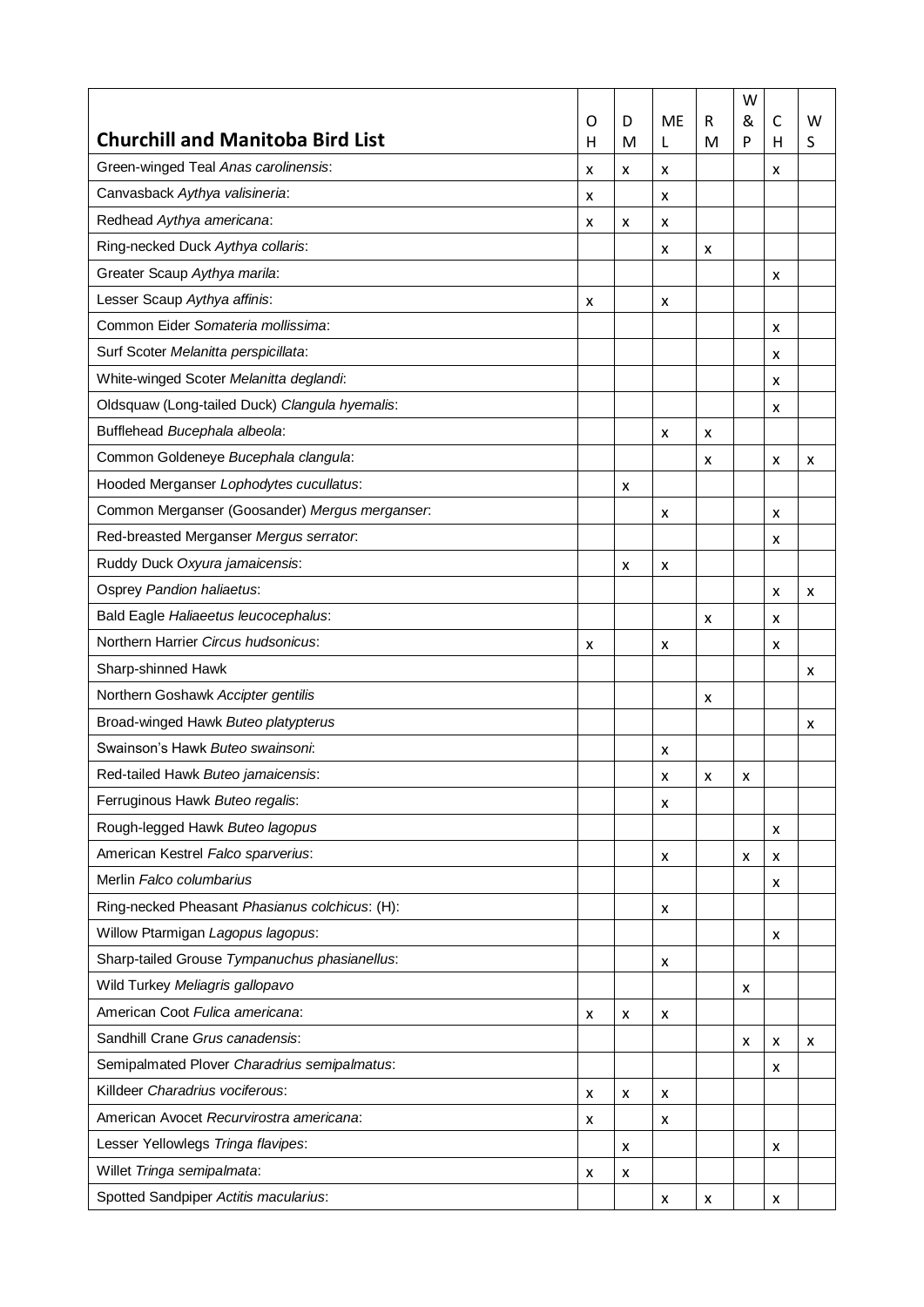|                                                                 |        |        |                |        | W      |        |        |
|-----------------------------------------------------------------|--------|--------|----------------|--------|--------|--------|--------|
| <b>Churchill and Manitoba Bird List</b>                         | O<br>н | D<br>M | <b>ME</b><br>L | R<br>M | &<br>P | C<br>н | W<br>S |
| Upland Sandpiper Bartramia longicauda:                          |        |        | x              |        |        |        |        |
| Hudsonian Whimbrel (H Curlew) Numenius hudsonicus:              |        |        |                |        |        | x      |        |
| Hudsonian Godwit Limosa haemastica:                             |        |        |                |        |        | x      |        |
| Marbled Godwit Limosa fedoa:                                    | x      |        | х              |        | x      |        |        |
| Ruddy Turnstone Arenaria interpres:                             |        | x      |                |        |        |        |        |
| Semipalmated Sandpiper Calidris pusilla:                        | x      |        |                |        |        |        |        |
| Least Sandpiper Calidris minutilla:                             |        |        |                |        |        | x      |        |
| White-rumped Sandpiper Calidris fusicollis:                     | x      |        |                |        |        |        |        |
| Short-billed Dowitcher Limnodromus griseus:                     |        |        |                |        |        | x      |        |
| Wilson's Snipe Gallinago delicata:                              |        |        | x              |        | x      | x      |        |
| Wilson's Phalarope Phalaropus tricolor:                         | x      |        | x              |        | x      |        |        |
| Red-necked Phalarope Phalaropus lobatus:                        |        |        |                |        |        | x      |        |
| Parasitic Jaeger (Arctic Skua) Stercorarius parasiticus:        |        |        |                |        |        | x      |        |
| Long-tailed Jaeger (Long-tailed Skua) Stercorarius longicaudus: |        |        |                |        |        | x      |        |
| Little Gull Hydrocoloeus minutus                                |        |        |                |        |        | x      |        |
| Franklin's Gull Larus pipixcan:                                 | x      | x      | х              |        | x      |        |        |
| Bonaparte's Gull Larus philadelphia:                            |        |        |                |        |        | x      |        |
| Ring-billed Gull Larus delawarensis:                            |        | x      |                | x      |        |        |        |
| American Herring Gull Larus smithsonianus:                      |        |        |                |        |        | x      | x      |
| Common Tern Sterna hirundo                                      |        | x      | x              |        |        |        |        |
| Arctic Tern Sterna paradisaea:                                  |        |        |                |        |        | x      |        |
| Forster's Tern Sterna forsteri:                                 | x      |        |                |        |        |        |        |
| Black Tern Chlidonias niger.                                    | x      | x      | х              | x      |        |        |        |
| Rock Dove Columba livia: (feral pigeon)                         |        |        | х              |        | x      |        |        |
| Mourning Dove Zenaida macroura:                                 |        | x      | х              | x      | x      |        | x      |
| Great Grey Owl Strix nebulosa                                   |        |        |                | x      |        |        | x      |
| Short-eared Owl Asio flammeus:                                  |        |        |                |        |        | x      |        |
| Chimney Swift Chaetura pelagica:                                | x      |        |                |        |        |        |        |
| Ruby-throated Hummingbird Archilochus colubris:                 |        |        | х              |        |        |        |        |
| Belted Kingfisher Ceryle alcyon:                                |        |        | x              |        |        |        |        |
| Yellow-bellied Sapsucker Sphyrapicus varius:                    |        |        |                | x      |        |        | x      |
| Downy Woodpecker Picoides pubescens:                            |        |        |                | x      | x      |        | x      |
| Hairy Woodpecker Picoides villosus:                             |        |        | x              |        | x      |        | x      |
| Black-backed Woodpecker                                         |        |        |                |        |        |        | x      |
| Northern Flicker Colaptes auratus:                              |        |        | x              | x      | x      | x      | x      |
| Pileated Woodpecker                                             |        |        |                |        |        |        | x      |
| Alder Flycatcher Empidonax alnorum:                             |        |        | X              | x      |        | x      |        |
| Willow Flycatcher Empidonax traillii                            |        |        | x              |        |        |        |        |
| Least Flycatcher Empidonax minimus                              |        | x      | х              |        |        |        |        |
| Eastern Phoebe Sayornis phoebe:                                 |        |        |                | x      | x      |        |        |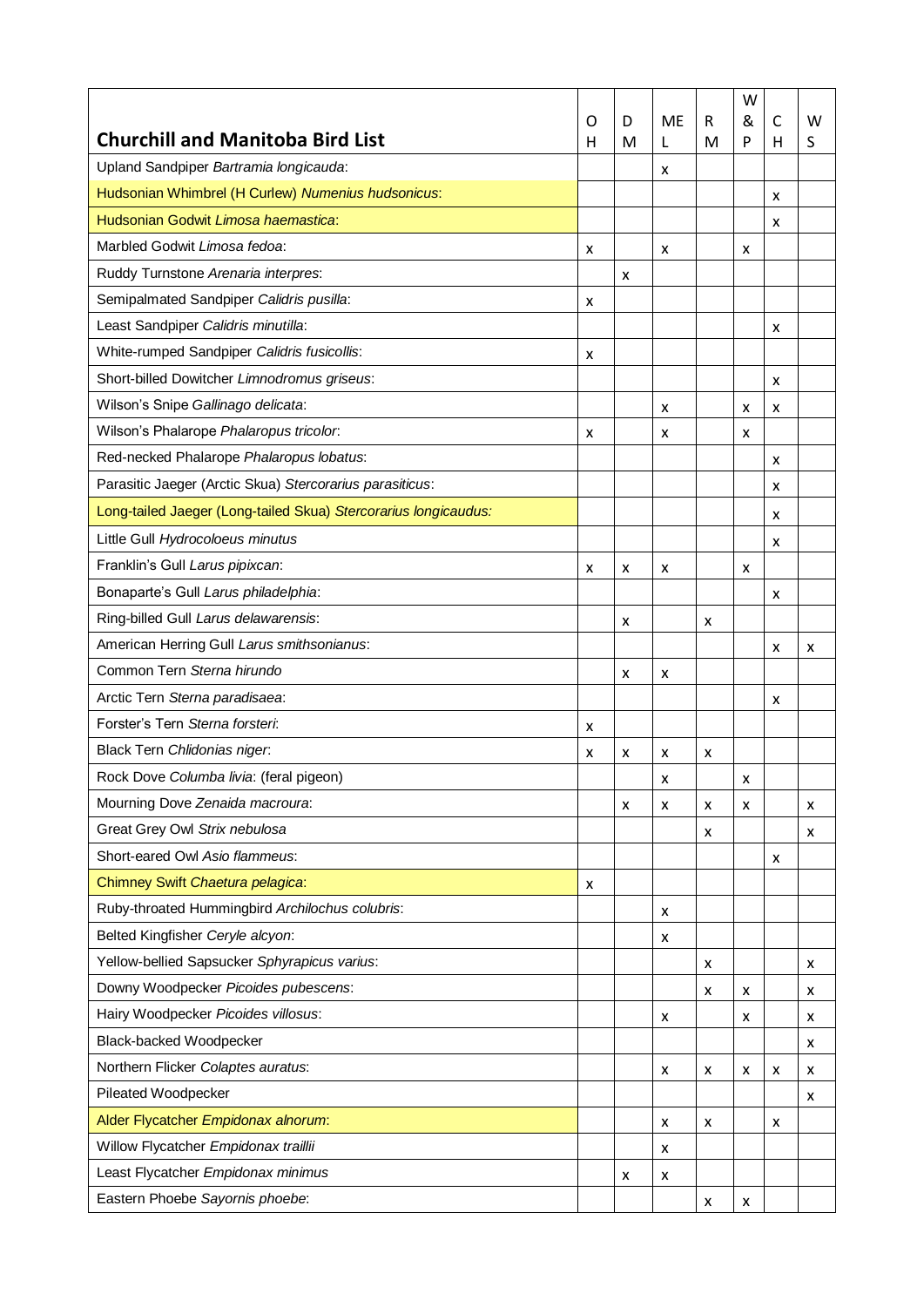|                                                     | O | D | <b>ME</b> | R | W<br>& | C | W |
|-----------------------------------------------------|---|---|-----------|---|--------|---|---|
| <b>Churchill and Manitoba Bird List</b>             | н | M | L         | M | P      | н | S |
| <b>Great Crested Flycatcher</b>                     |   |   | x         |   | x      |   | x |
| Western Kingbird Tyrannus verticalis                | x |   | X         |   |        |   | x |
| Eastern Kingbird Tyrannus tyrannus:                 | x | x | х         |   | x      |   |   |
| Loggerhead Shrike Lanius Iudovicianus:              |   |   | x         |   |        |   |   |
| Yellow-throated Vireo Vireo flavifrons              |   |   |           |   | x      |   |   |
| Warbling Vireo Vireo gilvus:                        |   | x | H         |   | H      |   |   |
| Philadelphia Vireo Vireo philadelphicus:            |   |   |           | x | x      |   | x |
| Red-eyed Vireo Vireo olivaceus:                     |   |   |           | x |        |   | н |
| Grey Jay Perisoreus canadensis:                     |   |   |           | x |        | x | x |
| Blue Jay Cyanocitta cristata:                       |   |   |           | x |        |   | x |
| Black-billed Magpie (American Magpie) Pica hudsonia |   |   | X         | x | x      |   |   |
| American Crow Corvus brachyrhynchos:                | x | x | X         | x | x      | x | x |
| Common Raven Corvus corax:                          | x | x |           | x | x      | x | x |
| Horned Lark (Shore Lark) Eremophila alpestris       |   |   | X         |   |        |   |   |
| Purple Martin Progne subis:                         | x |   | X         |   |        |   |   |
| Tree Swallow Tachycineta bicolor.                   | x |   | x         | x | x      | x | x |
| Bank Swallow (Sand Martin) Riparia riparia:         | x |   |           |   |        |   |   |
| Cliff Swallow Petrochelidon pyrrhonota:             | x | x |           |   |        |   | x |
| Barn Swallow Hirundo rustica:                       | x | x | X         | x | x      |   | x |
| Black-capped Chickadee Poecile atricapillus:        |   |   | x         | x |        |   | x |
| Red-breasted Nuthatch Sitta canadensis:             |   |   |           | x |        |   | x |
| Brown Creeper Certhia americana:                    |   |   |           |   |        |   | x |
| Northern House Wren Troglodytes aedon:              |   | x | x         |   | x      |   |   |
| Sedge Wren Cistothorus platensis                    | x |   |           | x |        |   |   |
| Ruby-crowned Kinglet Regulus calendula:             |   |   |           | x |        | x |   |
| Eastern Bluebird Sialia sialis:                     |   |   | X         |   | x      |   |   |
| Swainson's Thrush Catharus ustulatus:               |   |   |           | x |        |   |   |
| <b>Grey-cheeked Thrush</b>                          |   |   |           |   |        | Н |   |
| Hermit Thrush Catharus guttatus                     |   |   |           |   |        |   | x |
| American Robin Turdus migratorius:                  |   | X | X         | X | x      | x | x |
| Grey Catbird Dumetella carolinensis:                |   |   | x         | x | x      | x | x |
| Brown Thrasher Toxostoma rufum:                     |   |   | X         |   |        |   |   |
| European Starling Sturnus vulgaris:                 | x | x | x         | x |        | x |   |
| Sprague's Pipit Anthus spragueii                    |   |   | х         |   |        |   |   |
| Cedar Waxwing Bombycilla cedrorum:                  |   | x | x         | x | x      |   | x |
| Golden-winged Warbler Vermivora chrysoptera:        |   |   |           |   | x      |   |   |
| Tennessee Warbler Vermivora peregrina:              |   |   |           |   |        | x |   |
| Orange-crowned Warbler Vermivora celata:            |   |   |           | x |        | x | x |
| Nashville Warbler Vermivora ruficapilla:            |   |   |           | x |        |   | x |
| Yellow Warbler Dendroica petechia:                  | x | x | x         |   | x      | x | x |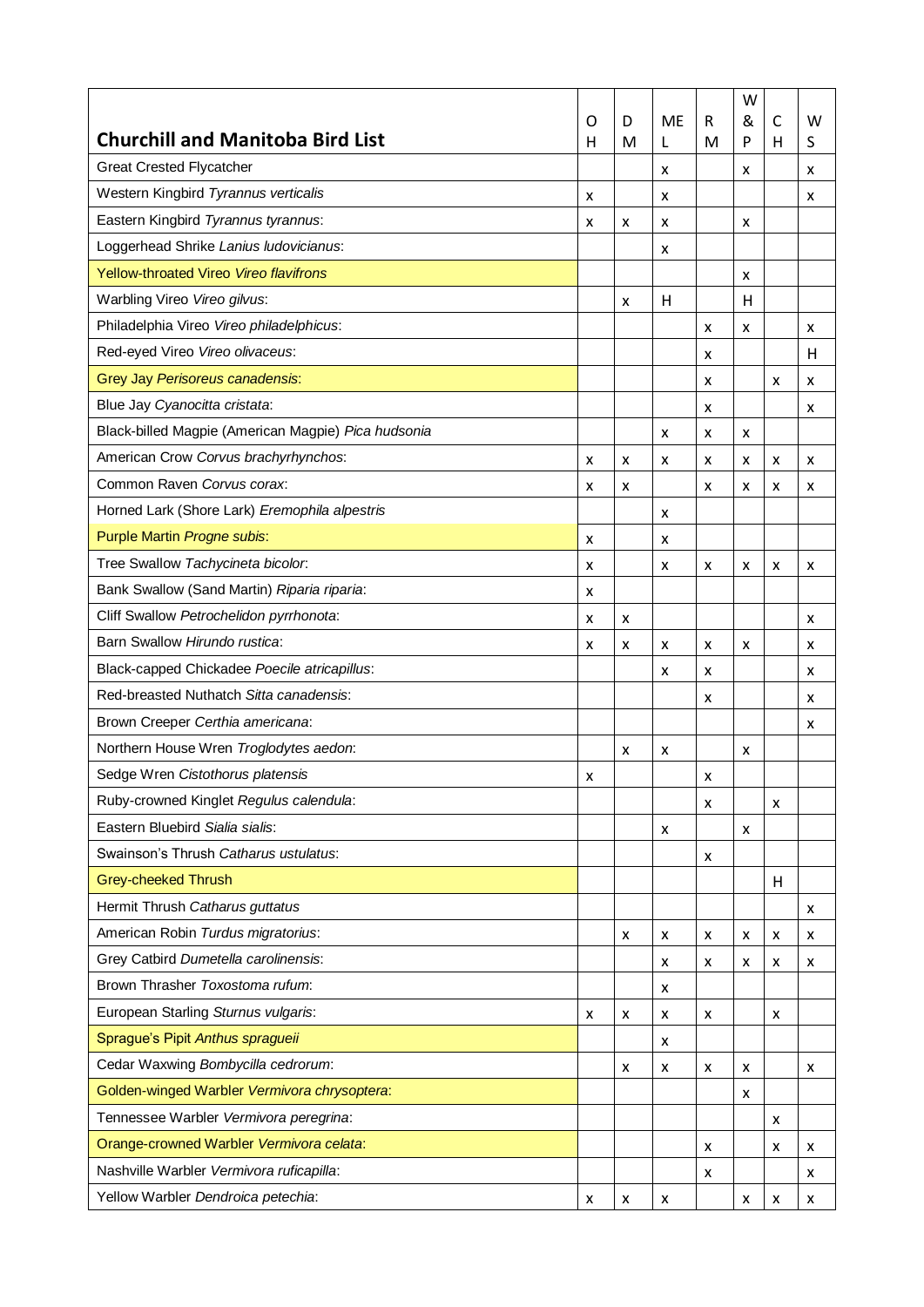|                                                        |        |        |                |        | W      |        |        |
|--------------------------------------------------------|--------|--------|----------------|--------|--------|--------|--------|
| <b>Churchill and Manitoba Bird List</b>                | O<br>н | D<br>M | <b>ME</b><br>L | R<br>M | &<br>P | С<br>н | w<br>S |
| Chestnut-sided Warbler Setophaga pensylvanica:         |        |        |                | x      |        |        | x      |
| Magnolia Warbler Setophaga magnolia                    |        |        |                | x      |        |        | x      |
| Myrtle Warbler Setophaga coronata coronata             |        |        |                | x      |        | x      | x      |
| Blackburnian Warbler Dendroica fusca                   |        |        |                | x      |        |        | x      |
| Palm Warbler Dendroica palmarum:                       |        |        |                | x      |        |        |        |
| Blackpoll Warbler Dendroica striata:                   |        |        |                |        |        | x      |        |
| Black-and-white Warbler Mniotilta varia:               |        |        |                |        |        |        | x      |
| American Redstart Setophaga ruticilla:                 |        |        |                | x      |        |        | x      |
| Ovenbird Seiurus aurocapillus:                         |        |        |                | x      |        |        | н      |
| Northern Waterthrush Seiurus noveboracensis:           |        |        |                | x      |        | x      |        |
| Mourning Warbler Oporornis philadelphia:               |        |        |                | x      |        |        | x      |
| <b>Connecticut Warbler</b>                             |        |        |                | x      |        |        |        |
| Common Yellowthroat Geothlypis trichas:                | x      | x      | x              | x      |        |        | x      |
| Canada Warbler Wilsonia canadensis:                    |        |        |                | x      |        |        | x      |
| American Tree Sparrow Spizella arborea:                |        |        |                |        |        | x      |        |
| Chipping Sparrow Spizella passerina:                   |        | x      | x              | x      |        |        | x      |
| Clay-colored Sparrow Spizella pallida:                 | x      |        | x              |        | H      |        |        |
| Vesper Sparrow Pooecetes gramineus                     |        |        | X              |        |        |        |        |
| Savannah Sparrow Passerculus sandwichensis:            | x      | x      | X              |        |        | x      |        |
| Baird's Sparrow Ammodramus bairdii:                    |        |        | x              |        |        |        |        |
| Grasshopper Sparrow Ammodramus savannarum:             |        |        | x              |        |        |        |        |
| Le Conte's Sparrow Ammodramus leconteii:               | x      |        |                |        |        |        |        |
| Nelson's Sharp-tailed Sparrow Ammodramus nelson:       | x      |        |                |        |        |        |        |
| Red Fox Sparrow Passerella iliaca:                     |        |        |                |        |        | x      |        |
| Song Sparrow Melospiza melodia:                        | x      | x      |                | X      | x      | x      | х      |
| Lincoln's Sparrow Melospiza lincolnii:                 |        |        |                | x      |        | x      |        |
| Swamp Sparrow Melospiza georgiana:                     | x      |        |                | x      |        | x      |        |
| White-throated Sparrow Zonotrichia albicollis:         |        |        |                | x      |        | н      | x      |
| Harris's Sparrow Zonotrichia querula:                  |        |        |                |        |        | x      |        |
| White-crowned Sparrow Zonotrichia leucophrys:          |        |        |                |        |        | x      |        |
| Dark-eyed Junco Junco hyemalis:                        |        |        |                | x      |        |        | x      |
| Chestnut-collared Longspur Calcarius ornatus:          |        |        | X              |        |        |        |        |
| Scarlet Tanager Piranga olivacea                       |        |        |                |        | x      |        |        |
| Rose-breasted Grosbeak Pheucticus Iudovicianus:        |        |        | x              | x      | x      |        |        |
| Indigo Bunting Passerina cyanea:                       |        |        |                |        | x      |        |        |
| Dickcissel Spiza americana                             |        |        | X              |        |        |        |        |
| <b>Bobolink Doliochonyx oryzivorus</b>                 | x      |        | х              |        |        |        |        |
| Red-winged Blackbird Agelaius phoeniceus:              | x      | x      | X              | x      | x      |        | x      |
| Western Meadowlark Sturnella neglecta:                 |        | x      | х              |        |        |        |        |
| Yellow-headed Blackbird Xanthocephalus xanthocephalus: | x      | x      | x              |        |        |        |        |